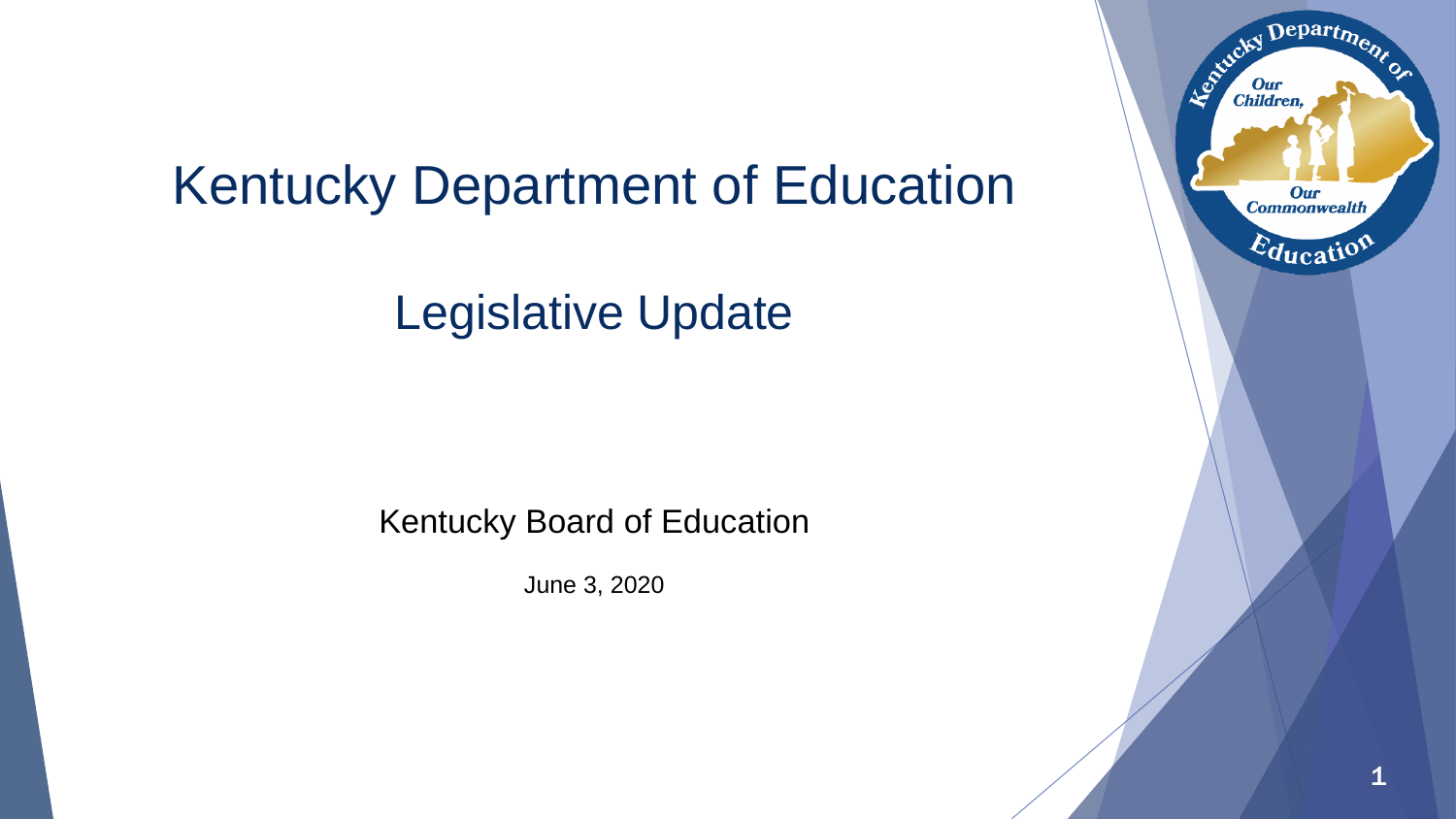# Final Enacted Legislation Related to Elementary and Secondary Education

2020 Regular Session of the Kentucky General Assembly

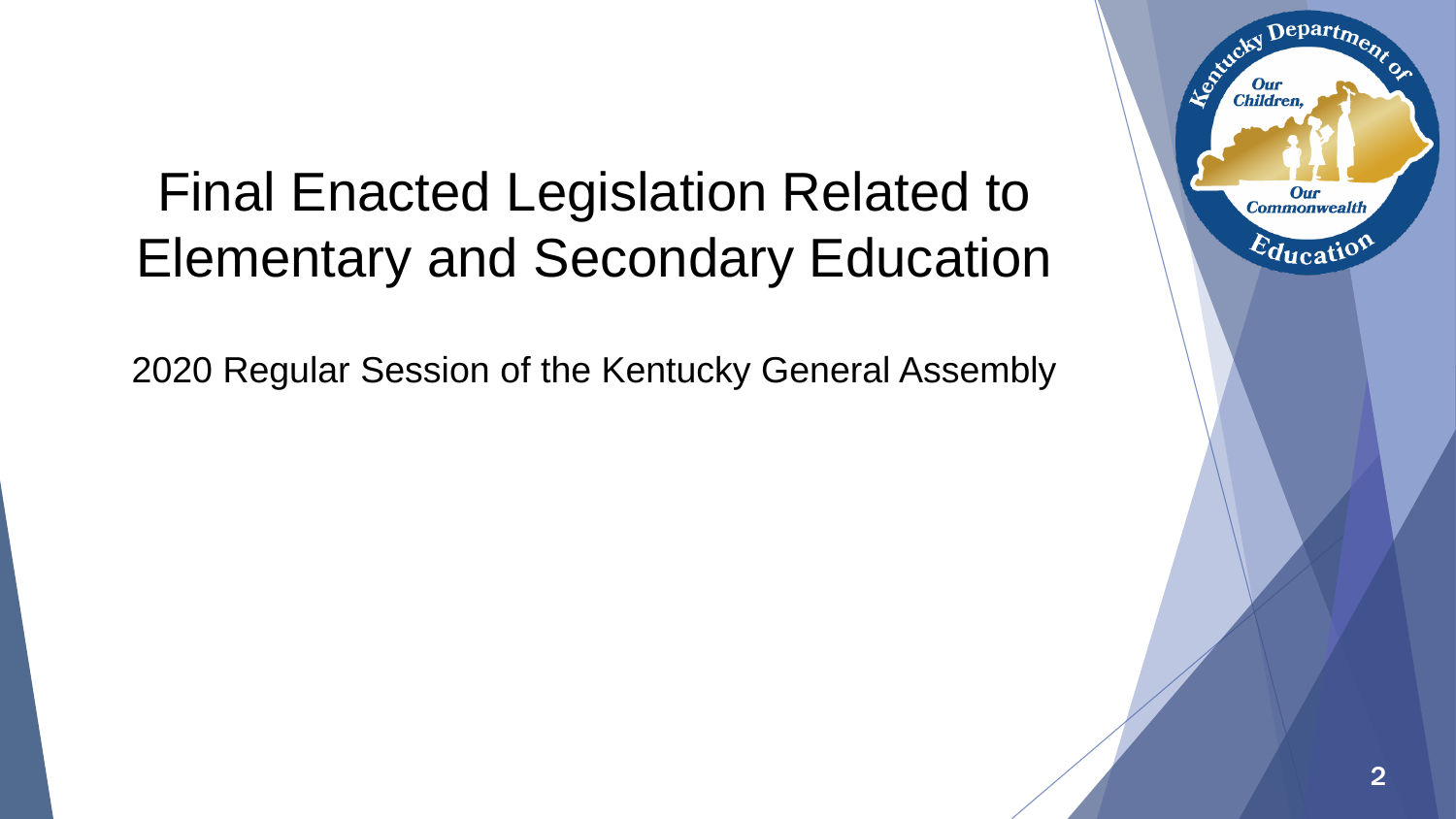[Senate Bill 8](https://apps.legislature.ky.gov/record/20rs/sb8.html) (Sen. Wise) updates many of the provisions of the School Safety and Resiliency Act [\(Senate Bill 1, 2019](https://apps.legislature.ky.gov/record/19rs/sb1.html)).

- The law updates the definition of a "school resource officer" or "SRO" to mean an officer whose primary job function is to work with youth at a school site and who has specialized training to work with youth at a school site.
- Requires each school resource officer to be armed with a firearm.
- Updates the goal that beginning July 1, 2021, or as funds and qualified personnel become available, each school district employ at least one (1) school counselor in each school with the goal of the school counselor spending sixty percent (60%) or more of his or her time providing counseling and related services directly to students.

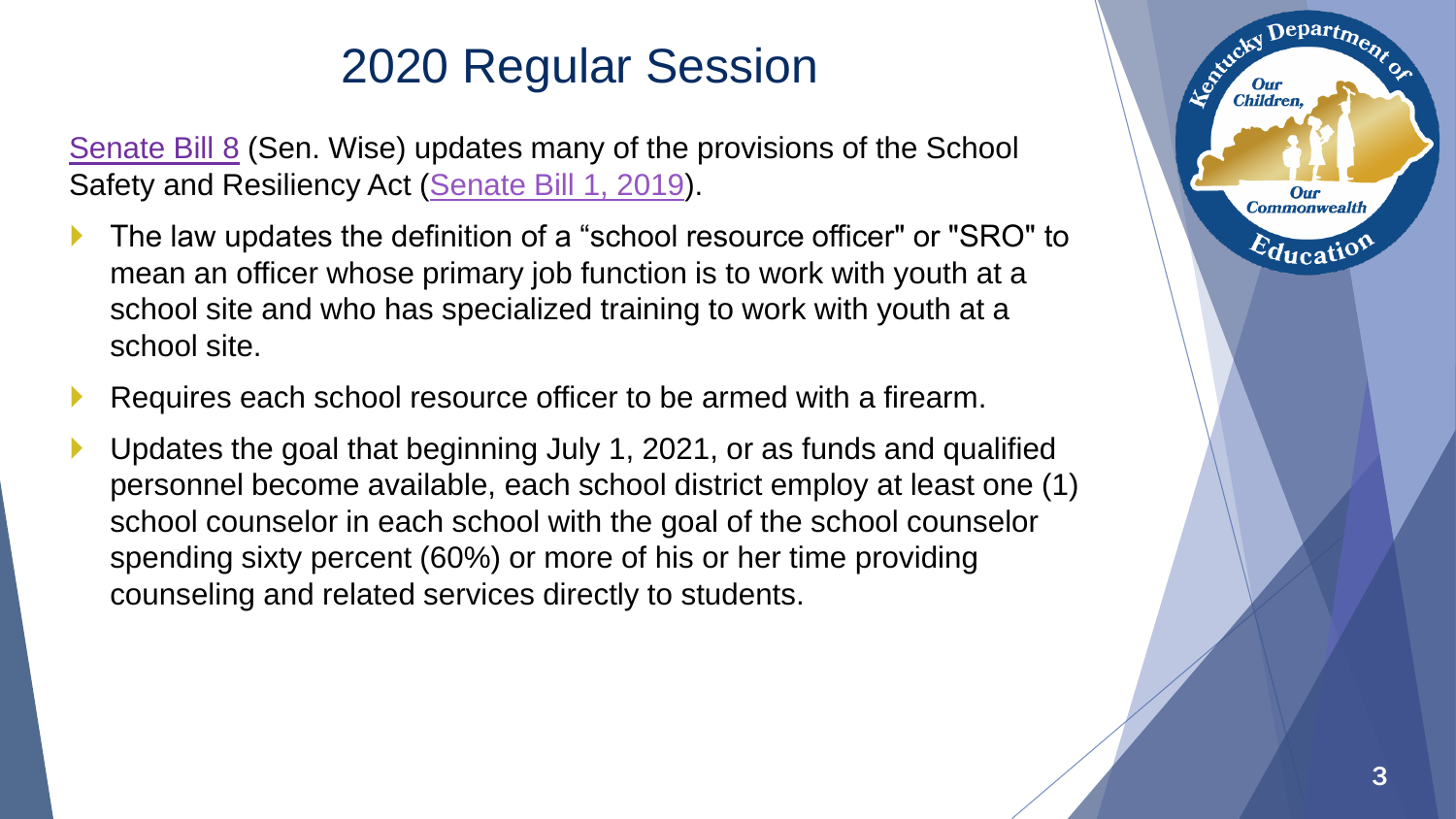[Senate Bill 42](https://apps.legislature.ky.gov/record/20rs/sb42.html) (Sen. Harper Angel) requires that beginning August 1, 2020, that any student identification badge issued to a student in grades six (6) through twelve (12) by a public school must contain the contact information for a national hotline for each:

- 1. domestic violence;
- 2. sexual assault; and
- 3. suicide prevention.
- Requires that by July 20, 2020, the Cabinet for Health and Family Services (CHFS) must publish recommendations for at least one (1) national hotline that specializes in each of the hotline categories required.
- Also requires beginning August 1, 2020, any student identification badge issued by a public or private postsecondary education institution, vocational school, or any other institution that offers a postsecondary degree, certificate, or licensure must also contain the contact information for the same designated categories.



Departme.

Our **Commonwealth** 

 $E_{\text{ducati}}$ 

Le Child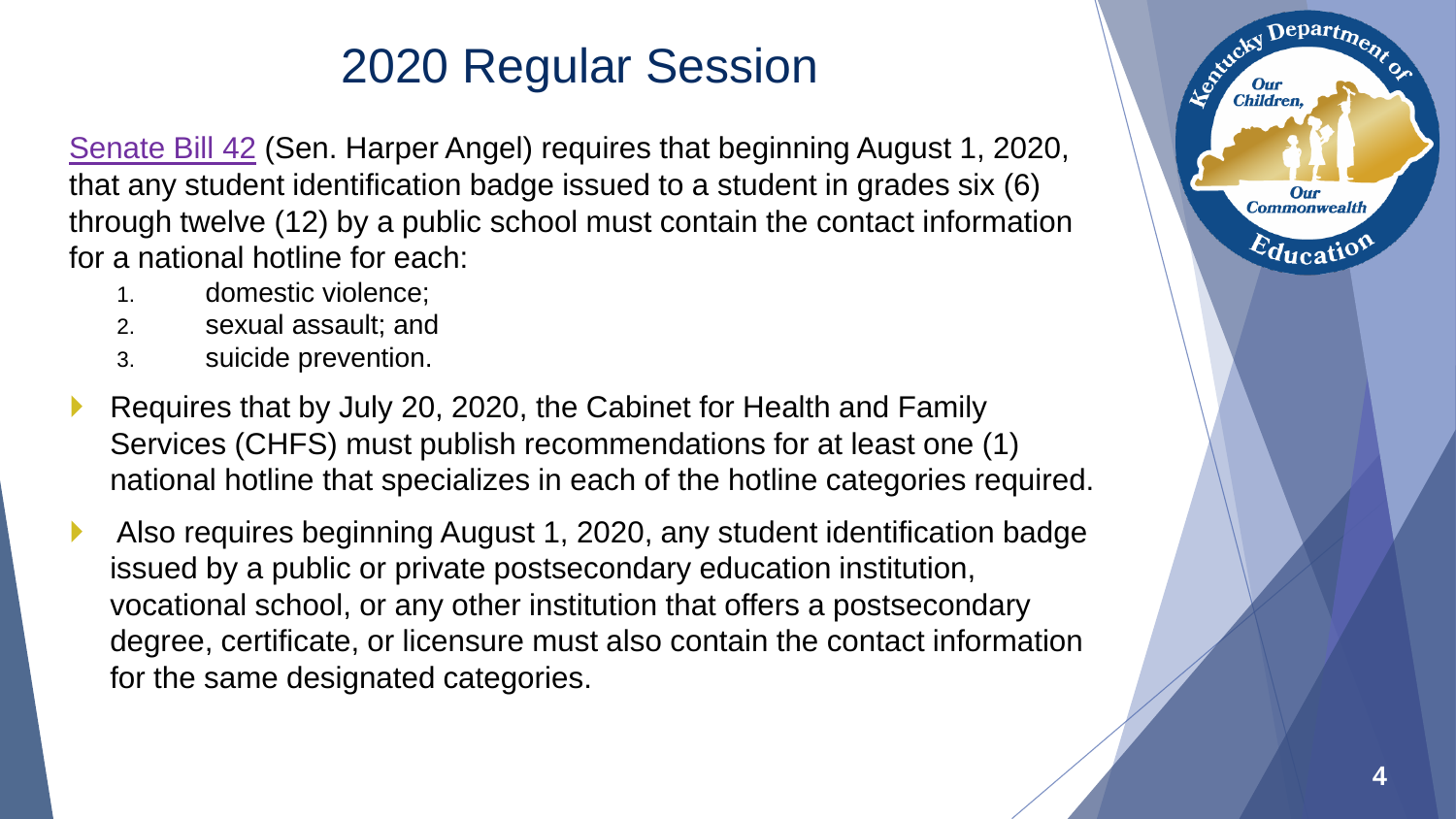[Senate Bill 57](https://apps.legislature.ky.gov/record/20rs/sb57.html) (Sen. D. Carroll) changes the requirement that the Commissioner of Education only approve local school district plans for school construction or renovation that include water bottle filling stations and/or drinking fountains. This law deletes the water bottle filling station requirements for renovations but maintains the requirement for new construction.

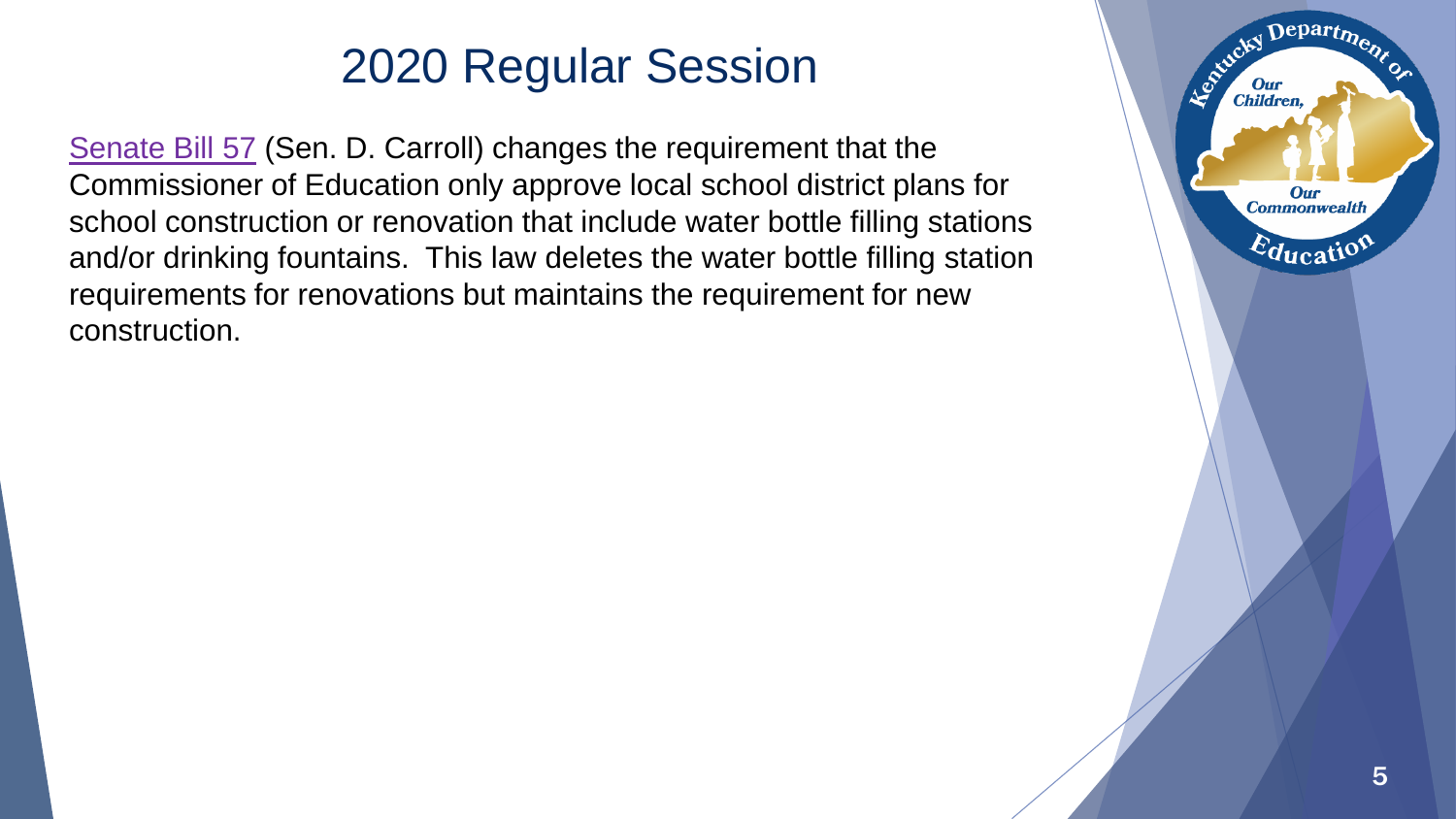[Senate Bill 63](https://apps.legislature.ky.gov/record/20rs/sb63.html) (Sen. Higdon) permits a local board of education to establish a virtual high school completion program. The program would be designed to allow high school dropouts who are at least twenty-one (21) years of age to complete high school graduation requirements through virtual instruction.

A student is eligible to enroll in a district's program if:

- 1. is a resident of the district;
- 2. is at least twenty-one (21) years of age;
- 3. had previously dropped out of a high school; and
- 4. had earned at least sixteen (16) credits at the time of dropping out.

A program may enroll a nonresident student if the student otherwise qualifies for enrollment.

Requires enrolling students to supply notarized transcripts evidencing any credits earned previously towards graduation that are not from that district.

A student, in order to earn a high school diploma, may either:

- complete the high school graduation requirements of the district that were or would have been applicable at the time the student dropped out of high school; or
- complete the high school graduation requirements of the district in effect at the time of enrolling in the virtual program.

Permits a district to charge reasonable tuition and fees for the virtual high school completion program.

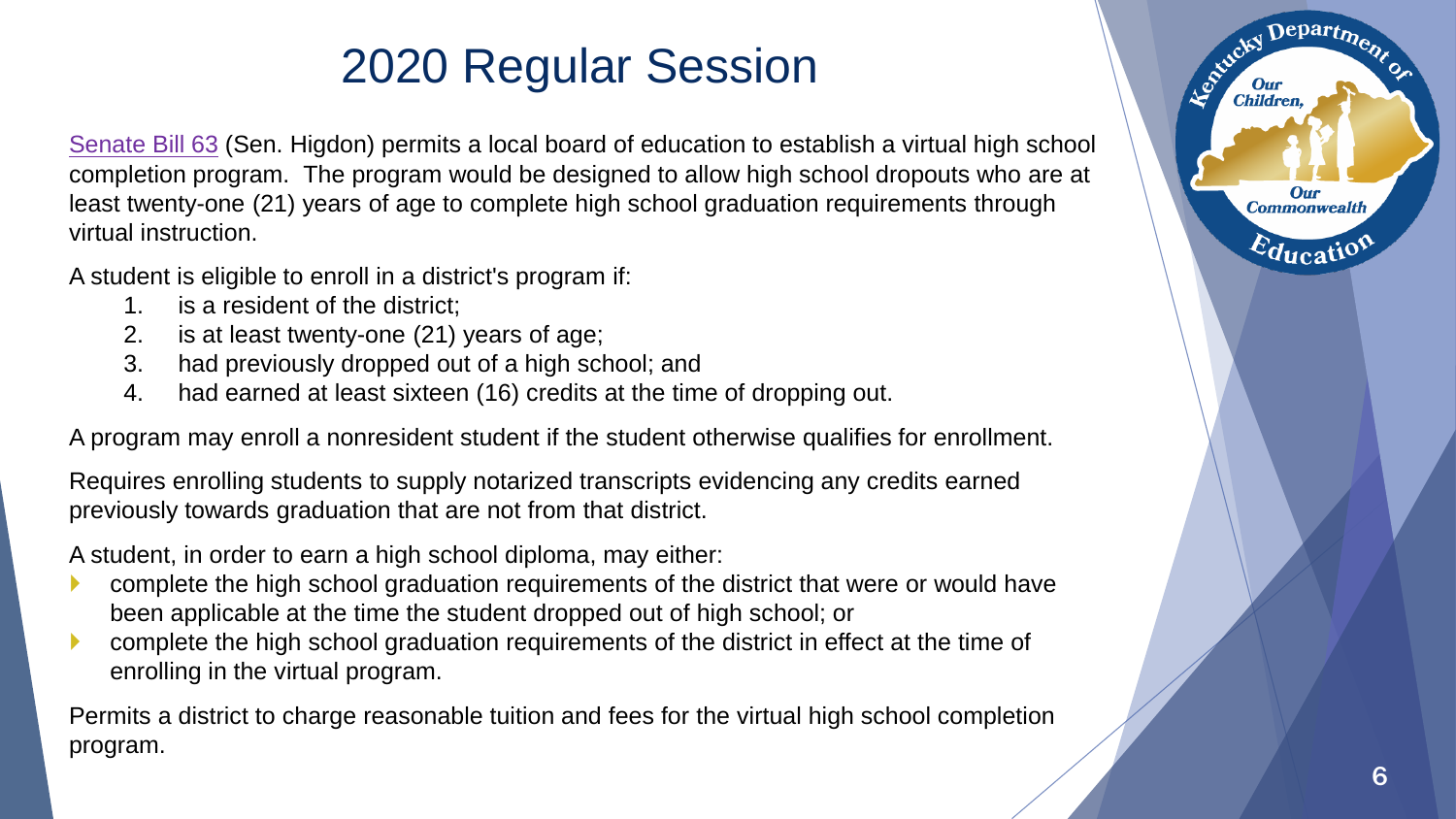[Senate Bill 79](https://apps.legislature.ky.gov/record/20rs/sb79.html) (Sen. Raque Adams) relates to the employment of school personnel and background checks. The law changes the criteria by which a classified or certified employee of a school district must self-report a finding of child abuse or neglect to the superintendent. Previously this requirement applied to employees with any substantiated finding of child abuse or neglect. As revised, this requirement applies to employees with an "administrative finding of child abuse or neglect", defined as a substantiated finding that is:

- not appealed through an administrative hearing;
- upheld at an administrative hearing and not appealed to the Circuit Court; or
- upheld by a Circuit Court on appeal.

[Senate Bill 82](https://apps.legislature.ky.gov/record/20rs/sb82.html) (Sen. Raque Adams) establishes the Kentucky Eating Disorder Council in CHFS. The membership includes the Commissioner or Education or designee. Beginning December 1, 2020, the council must report annually on its activities, findings, and recommendations to the Governor and the Legislative Research Commission (LRC).

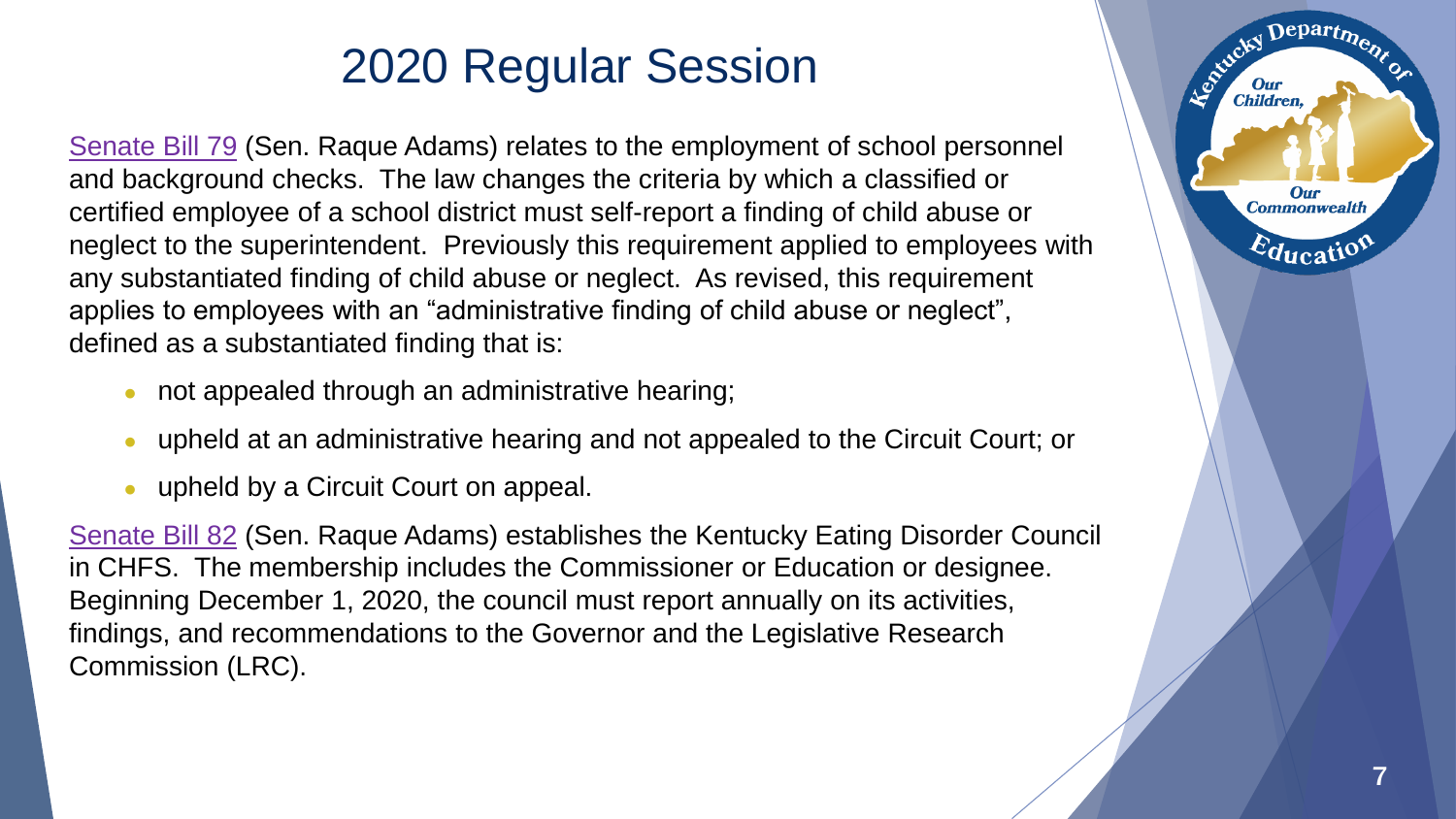[Senate Bill 101](https://apps.legislature.ky.gov/record/20rs/sb101.html) (Sen. Wilson) requires the Council on Postsecondary Education (CPE) to facilitate the development and implementation of a statewide standardized articulation agreement to be executed by July 1, 2021, between public colleges and universities and the Kentucky Department of Education (KDE) for each approved high school career pathway that leads to a postsecondary credential, certification, license, or degree. Upon meeting the requirements of the standardized articulation agreement, a student must be awarded postsecondary credit for prior learning at any public college or university.

[Senate Bill 102](https://apps.legislature.ky.gov/record/20rs/sb102.html) (Sen. Mills) amends various statutes related to CHFS. One change is to the Kentucky Commission on Services and Supports for Individuals with an Intellectual Disability and Other Developmental Disabilities. The commission's membership is expanded and updated to include the Commissioner of Education or designee.

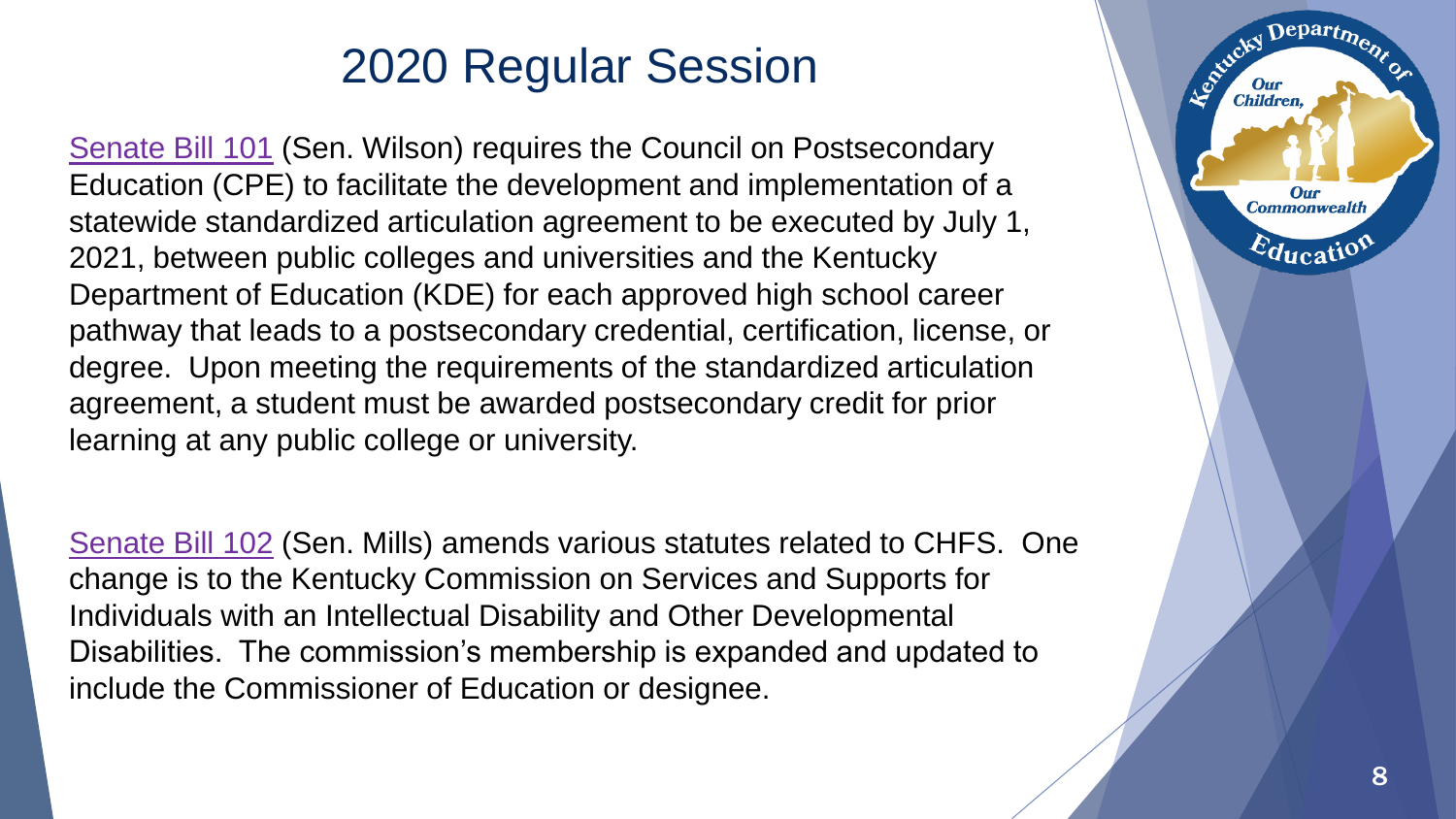[Senate Bill 158](https://apps.legislature.ky.gov/record/20rs/sb158.html) (Sen. Givens) makes significant changes to the statewide accountability system, school improvement provisions, state and local graduation requirements, charter authorizer training for members of local boards of education, and the achievement gap definition and expectations.

#### *Accountability and Assessment*

- Requires a new accountability system for districts, schools and student populations with implementation beginning with data from the 2020-2021 and 2021-2022 school years.
- Requires a new rating system requiring state indicators to be evaluated on two categories, "status" and "change" and defines the terms.
- **Indicators include student assessment results, progress toward achieving English proficiency by English** Learners, quality of school climate and safety, high school graduation rates, and postsecondary readiness.
- The "status" rating will be based on current scores, from very high to very low.
- The "change" rating will range from a significant increase to a significant decline.
- Establishes that new cut scores for "status" and "change" ratings are based on percentiles and distribution. Cut scores must be approved by the Kentucky Board of Education (KBE) and the Local Superintendents Advisory Council (LSAC). These cut scores are to stay in place for six years unless existing cut scores no longer support meaningful differentiation of schools.
- Beginning in the fall of 2022, KDE must have in place a new reporting requirement/dashboard demonstrating the "status" and "change" for each indicator based on new cut scores.
- Requires scores on IB examinations of 4 or higher to be included on the school report card.
- Allows for an overall performance that will aggregate or combine all available data for the state indicators. Allows for an overall performance that will aggregate or combine all available data for the state indicators.

Departme.

Our **Commonwealth** 

 $E_{\text{ducati}}$ 

Estucky I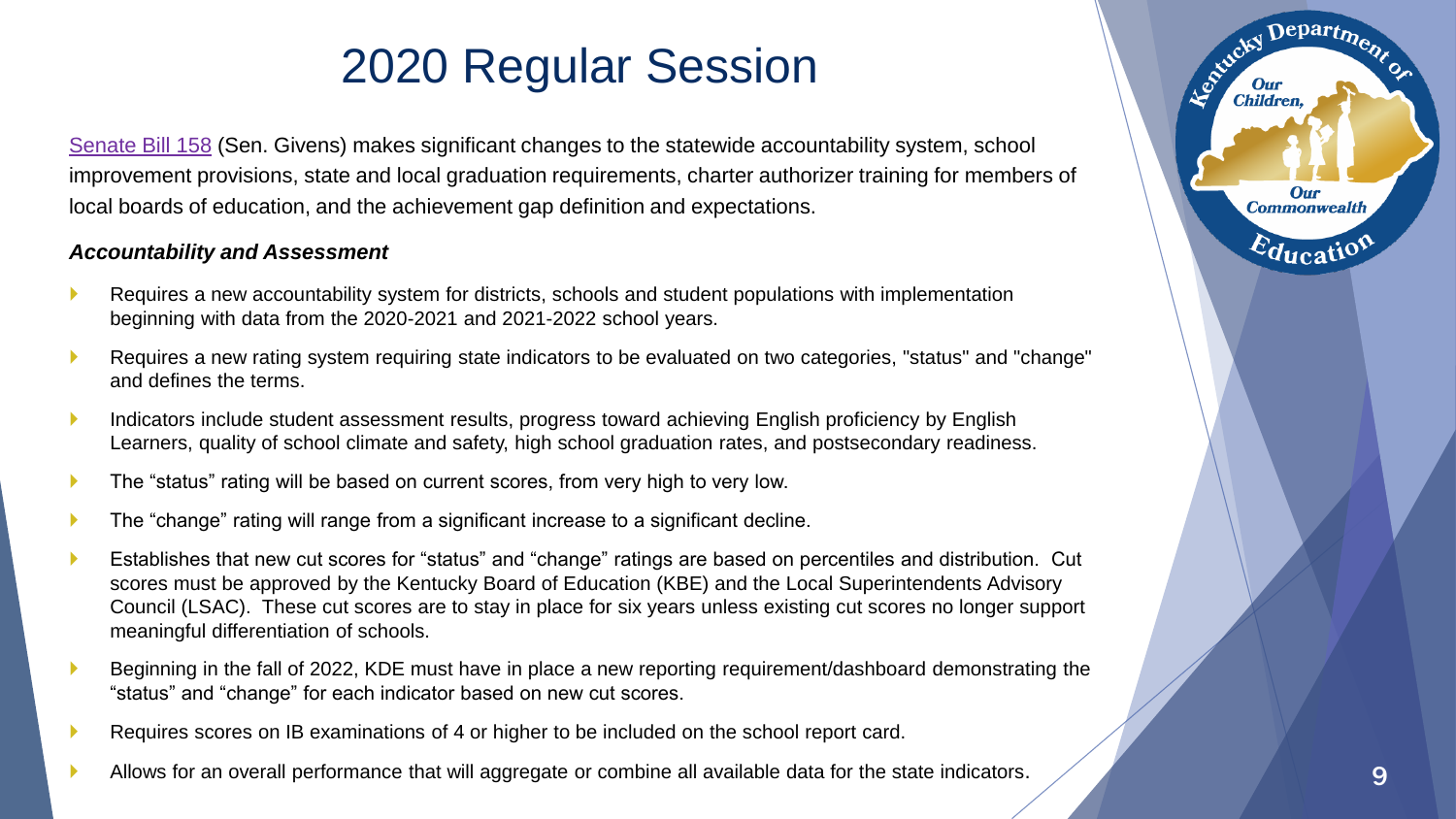#### [Senate Bill 158](https://apps.legislature.ky.gov/record/20rs/sb158.html) (continued)

#### *Identification for Support and Improvement*

- Beginning in the 2020-2021 school year, requires identification annually of schools for targeted support and improvement (TSI) if a school has one or more of the same subgroup whose performance is at or below that of all students in the lowest performing five percent of schools for three consecutive years.
- Beginning in the 2021-2022 school year, changes from annual to every three years the identification of schools for additional targeted support and improvement (ATSI) if the school has one or more subgroups whose performance is at or below the summative performance of all students in the lowest performing five percent of schools identified for comprehensive support and improvement (CSI) and the school was identified in the immediately preceding year for TSI.
- Beginning in the 2021-2022 school year, changes from annual to every three years the identification of schools for CSI and continues to require identification of a school for CSI if the school is:
	- in the lowest performing five percent (5%) of all schools in its level based on the school's performance in the state accountability system;
	- a high school with a four-year cohort graduation rate less than eighty percent (80%); or
	- identified for additional targeted support and improvement and fails to exit ATSI status.

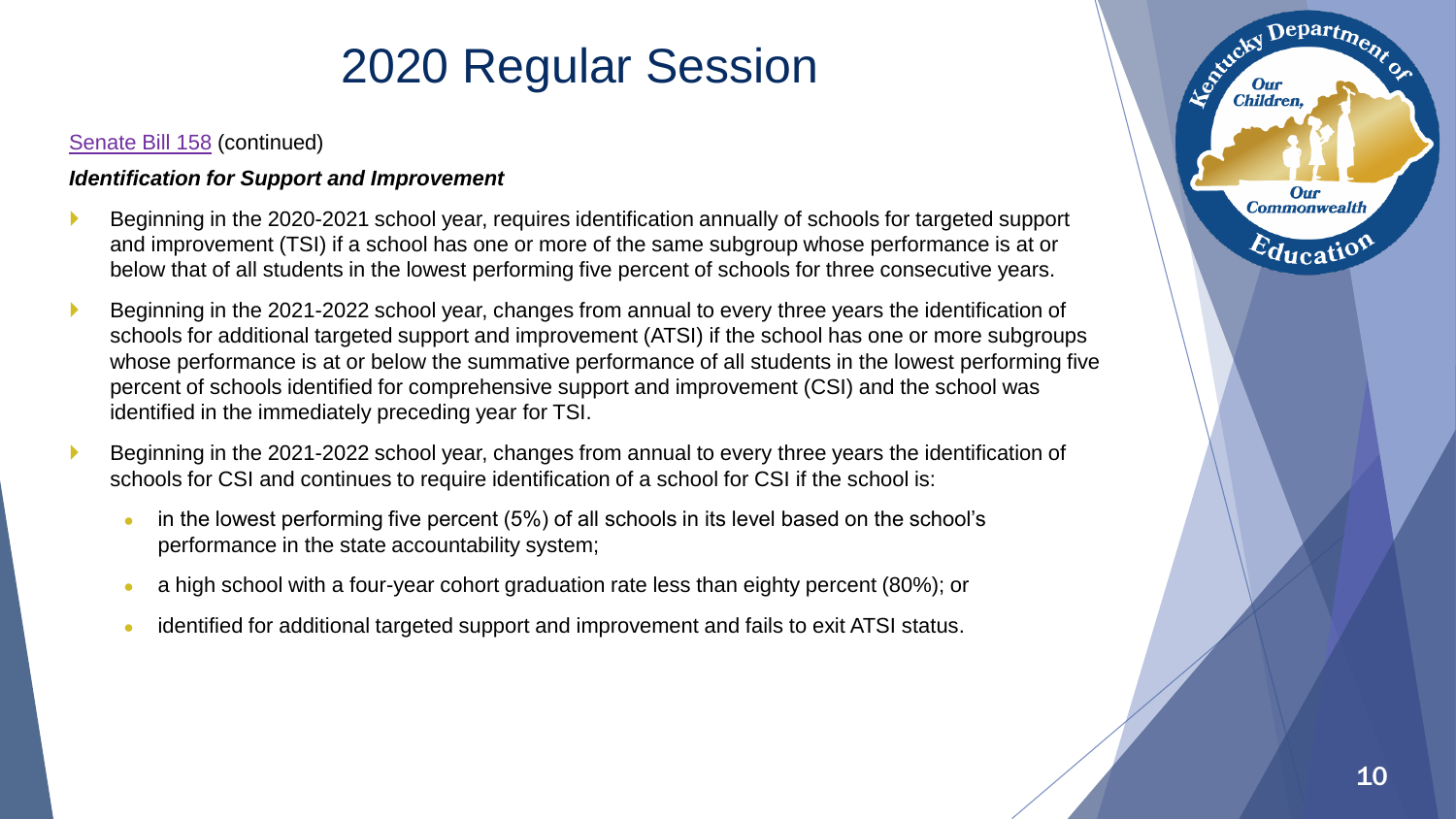### [Senate Bill 158](https://apps.legislature.ky.gov/record/20rs/sb158.html) (continued)

### *Audit and Turnaround*

- Requires KDE to conduct the audit when a school is identified for CSI.
	- Requires the audit to include a diagnosis of the causes of the school's low performance and best strategies to address the school's specific needs.
	- Removes an assessment and recommendation of whether the principal has the capacity to function as a turnaround specialist.
- Requires KBE to establish annual statewide exit criteria for schools identified for TSI, ATSI and CSI.
- Creates and defines an "approved turnaround vendor list" which includes at least three (3) vendors approved by KBE as having documented success at providing turnaround diagnosis, training, and improved performance of organizations.
- Requires local boards choose a turnaround team from KBE approved vendor list.
- [Removes the option for local boards to create their own turnaround teams \(which was included in Senate](https://apps.legislature.ky.gov/record/17rs/sb1.html)  Bill 1, 2017).
- Removes language allowing local boards of education to choose a turnaround specialist and now requires local boards to choose from a KBE approved vendor list.
- Clarifies that a school or school district can appeal a judgment on the performance of a principal, superintendent, school, or school district utilizing appeal procedures approved by KBE.
- Requires the local school board to consult with the department on the turnaround plan.



Departme.

Our **Commonwealth** 

 $\varepsilon_{\text{ducati}}$ 

Estucky I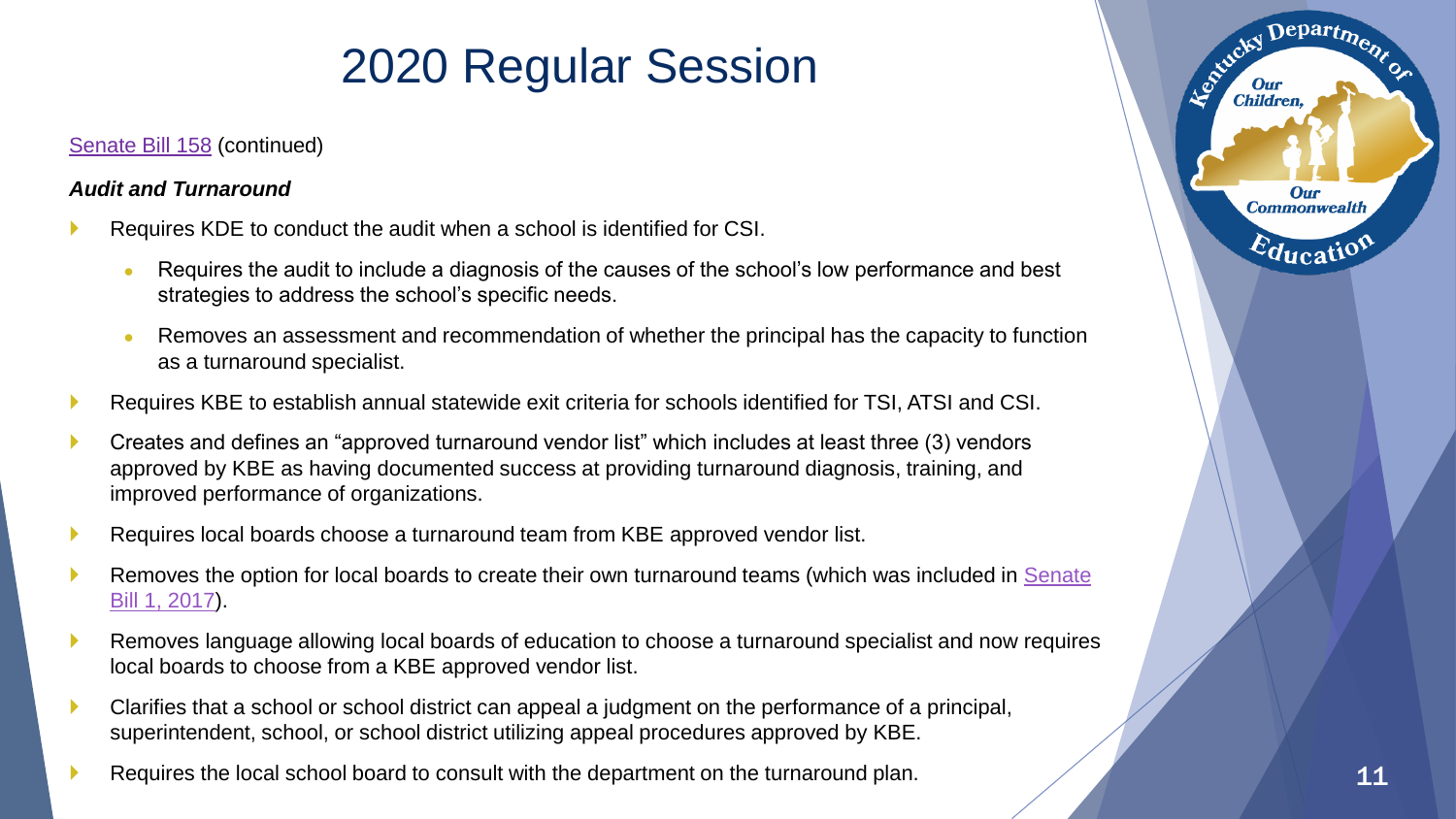#### [Senate Bill 158](https://apps.legislature.ky.gov/record/20rs/sb158.html) (continued)

### *Title I Funds*

 Requires KBE to promulgate administrative regulations on how the department will disburse school improvement funds to schools identified for comprehensive support and improvement.

#### *Graduation Requirements*

- Prohibits the minimum requirements for high school graduation to include a postsecondary readiness indicator used in the state accountability system or a minimum score on a statewide assessment.
- Prohibits a local board from adopting any high school graduation requirements to include achieving a minimum score on a statewide assessment.

### *KDE Annual Report to Legislature on Turnaround Vendors*

- Beginning in 2023, requires KDE to submit an annual report by November 30 to the Interim Joint Committee on Education (IJCE) on the performance of turnaround vendors.
- This annual report must include the school's performance in the state accountability system while the turnaround vendor is utilized, as well as the costs of using the vendor, and any other information deemed necessary to evaluate the performance of the vendor.

#### *Achievement Gap Definition*

 Revises the definition of "achievement gap" to mean the difference between performance goals and actual performance on each of the tested areas by grade level of the state assessment program for each of the various subgroups of students per the Every Student Succeeds Act (ESSA) of 2015, [Public Law 114-95](https://www.congress.gov/114/plaws/publ95/PLAW-114publ95.pdf).

Depart<sub>m</sub>

Our **Commonwealth** 

 $E_{\text{ducati}}$ 

Entreky I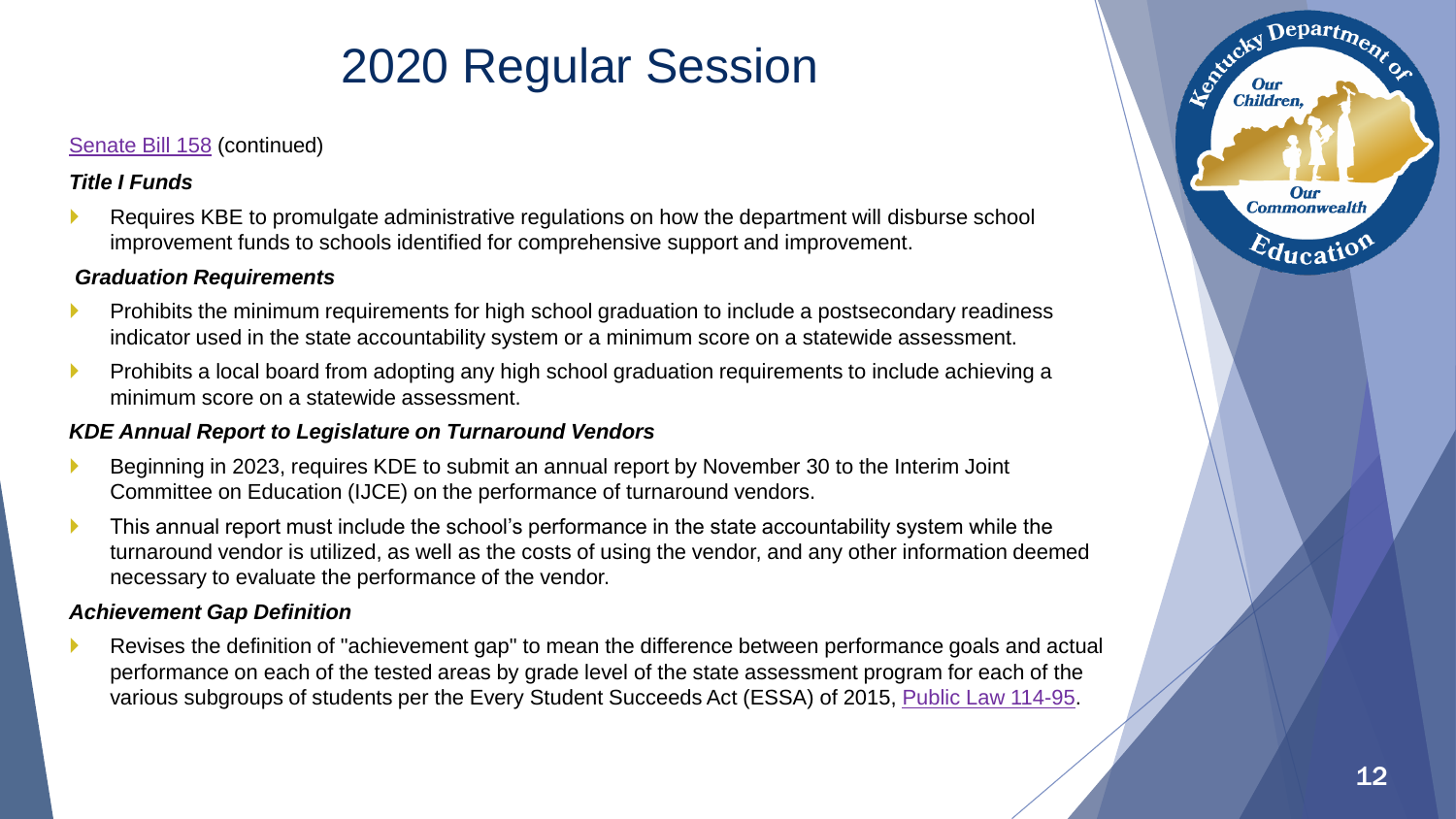### [Senate Bill 158](https://apps.legislature.ky.gov/record/20rs/sb158.html) (continued)

### *Charter Authorizer Training*

- Prohibits requiring charter authorizer training for local school boards members until a charter application is received.
- ▶ Once an application is received, if a local board member hasn't received authorizer training in the previous twelve (12) months preceding the date of the application, the member must receive six (6) hours of in-service training prior to evaluating the charter application.
- Requires charter training be in addition to any other annual training required for local boards.

[Senate Bill 174](https://apps.legislature.ky.gov/record/20rs/sb174.html) (Sen. McGarvey) allows national board certification to qualify a teacher for Rank II status. Provides that a teacher who attains national board certification after July 1, 2020, receive an annual supplement in the amount appropriated by the General Assembly and allows a local board to provide an additional supplement up to an amount for the total supplement to equal \$2,000. Updates the principal certification requirement – removing the "Kentucky Specialty Test" and instead requiring the "School Leader Licensure Assessment".

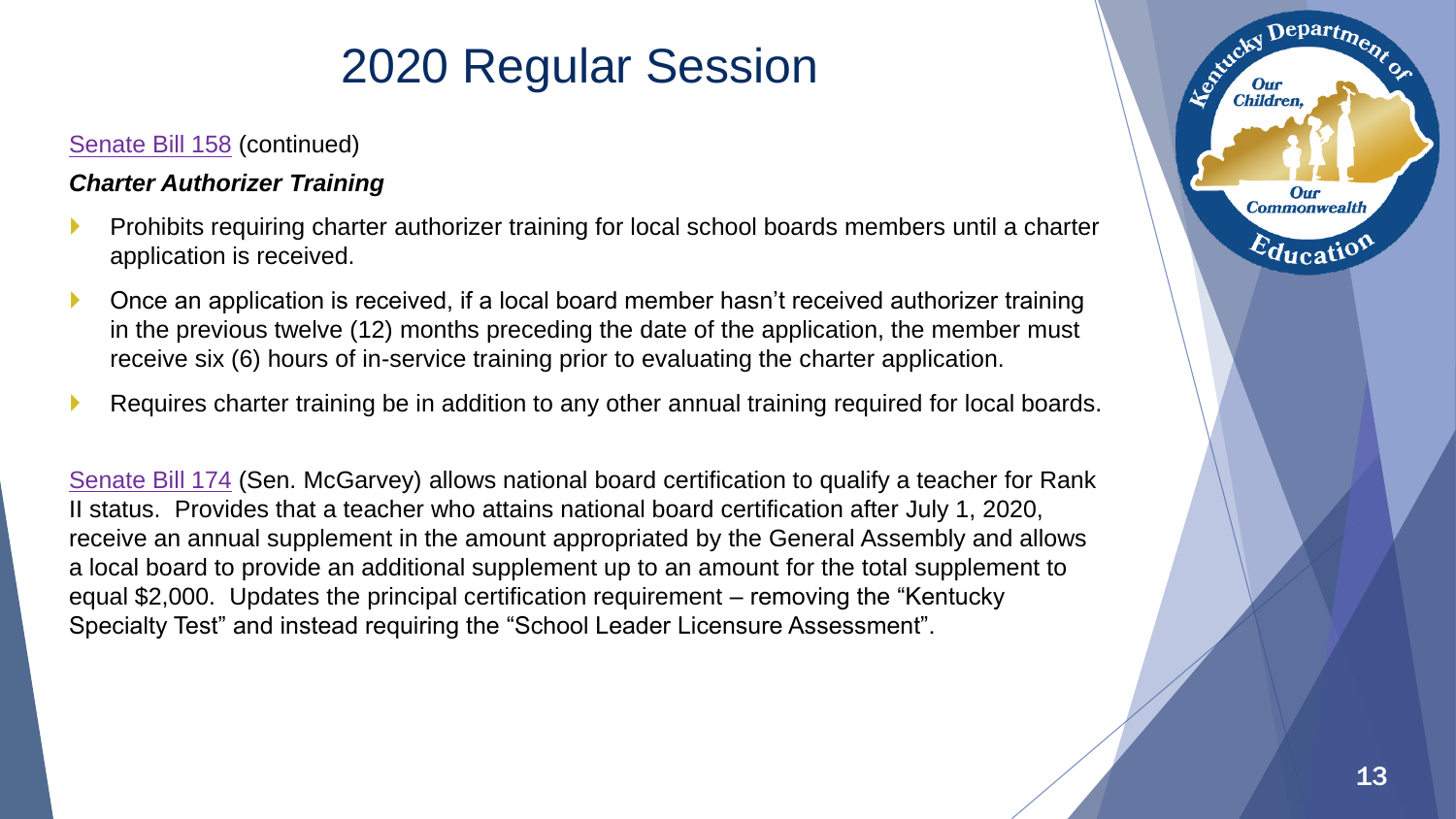[Senate Bill 177](https://apps.legislature.ky.gov/record/20rs/sb177.html) (Sen. Kerr) provides emergency relief for school districts during the state of emergency declared in response to COVID-19.

- Provides an unlimited number of nontraditional instruction (NTI) days (which may include virtual or distance learning).
- Requires that students must receive a minimum of 1,062 instructional hours, less the amount of instructional time waived as detailed below.
- A school district may reach 1,062 instructional hours by adding time to the day.
	- A day cannot exceed seven hours of instructional time, unless the district submitted and received approval from the Commissioner of Education for an innovative alternative calendar.
	- A school district may schedule instructional days on Saturdays.
	- A local board of education may submit a plan to the Department of Education demonstrating how 1,062 instructional hours will be completed, (and the plan *must* be approved).

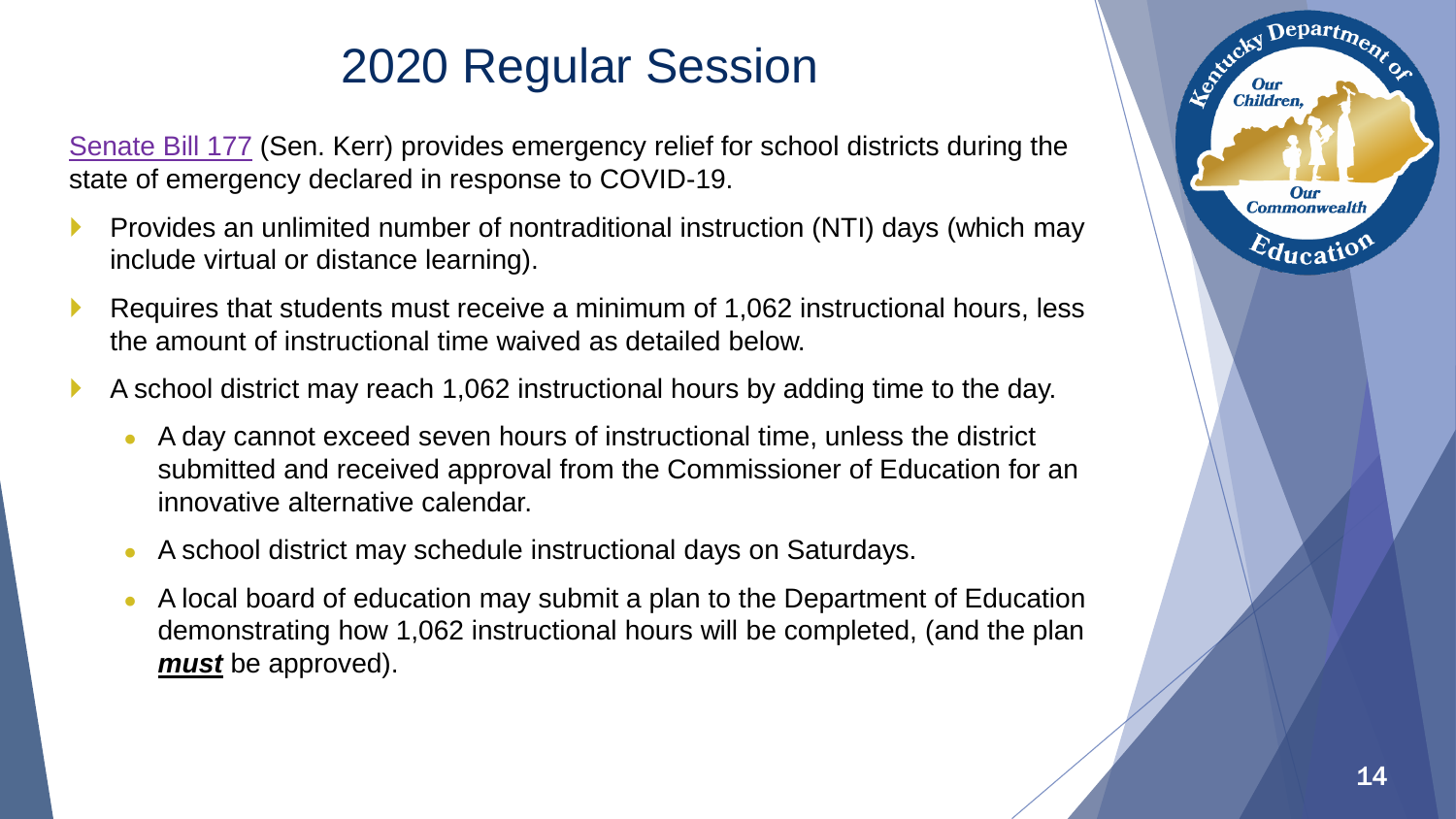### [Senate Bill 177](https://apps.legislature.ky.gov/record/20rs/sb177.html) (continued)

- If a school district wanting to complete 1,062 instructional hours by June 12, 2020, but is unable to do so under its current school calendar, then the district must request assistance from the Commissioner of Education by May 1, 2020, to determine a plan for maximizing instructional time to complete 1,062 instructional hours by June 12, 2020.
	- If the district presents compelling rationale that adding instructional time to the day would create logistical hardships, the Commissioner cannot require adding time to the day as part of the district's plan.
	- If, after providing planning assistance to the school district, the Commissioner of Education determines the school district has maximized instructional time but cannot complete 1,062 hours by June 12, 2020, the Commissioner must waive the remaining instructional hours required.
- The KDE must make a report to IJCE by October 30, 2020, on how school districts completed the 1,062 instructional hours.

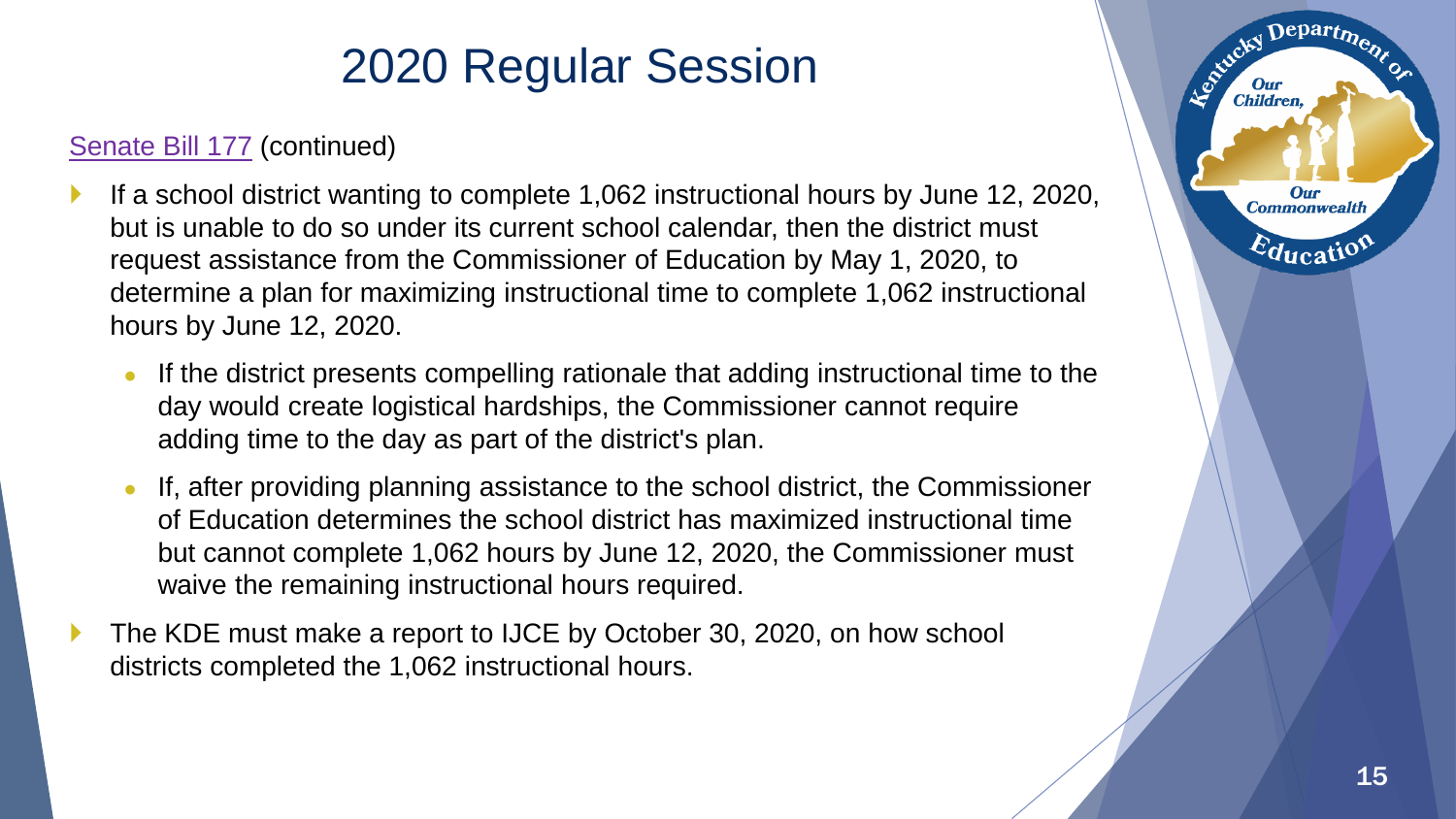### [Senate Bill 177](https://apps.legislature.ky.gov/record/20rs/sb177.html) (continued)

- An extended school calendar will not be required for any program serving state agency children (Kentucky Educational Collaborative for State Agency Children - KECSAC).
- State agency children must receive the same minimum number of instructional hours provided to students generally by the applicable school district, less the amount of instructional time waived.
- A local board of education must allow emergency leave to any full-time or part-time classified or certified employee if the local board determines it is necessary in relation to the COVID-19 public health emergency. A local board must waive any requirement under local policy for an employee to file a personal affidavit in order to take emergency leave allowed pursuant to this section.
- Directs KDE to seek any waivers from any federal government agency that may be necessary to allow for school districts to be reimbursed under the federal Richard B. Russell National School Lunch Act.
- Allows KBE to waive requirements of the statewide assessment and accountability system in accordance with any federal waiver regarding those requirements.
- Directs KDE to seek and utilize any waivers from any federal government agency involving [requirements of the Individuals with Disabilities Education Act \(IDEA\), 20 U.S.C. secs. 21](https://www.law.cornell.edu/uscode/text/20/1400) 1400 et. seq. that may be necessary to allow flexibility needed for school districts.



Departme.

**Our Commonwealth** 

 $\varepsilon_{\text{qucati}}$ 

Le Child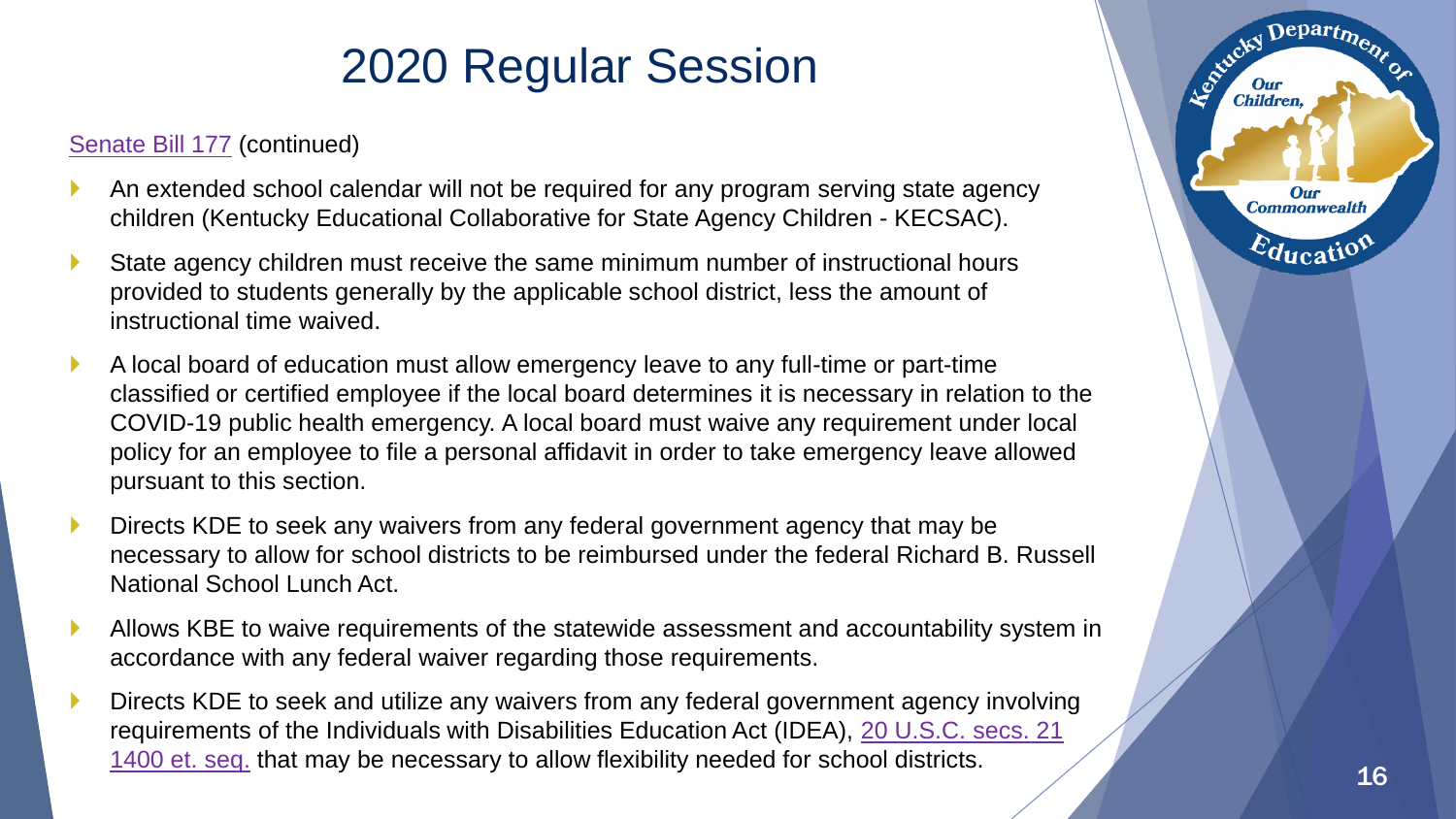### [Senate Bill 177](https://apps.legislature.ky.gov/record/20rs/sb177.html) (continued)

- A local board of education may revise the district's certified evaluation plan.
- A principal may award the number of educational enhancement opportunity days needed by a graduating student to meet military service or postsecondary education enrollment obligations that occur prior to the last day of school.
- **Number 1** Written notices required to be provided to classified and certified school district employees regarding salary or nonrenewal of contracts may be delivered via regular mail or via email to the email address on record in the school district.
- Local school districts may, when submitting the Superintendent's Annual Attendance Report (SAAR), substitute attendance data for school year 2018-2019 for attendance data for school year 2019-2020.
- If a school district submits data for school year 2018-2019, this data must be utilized to calculate the average daily attendance that will be used in calculating SEEK funds and any other state funding based in whole or in part on average daily attendance (AADA) for the district.
- Emergency.

Departme.

**Our Commonwealth** 

 $E_{\text{ducati}}$ 

Leonicky I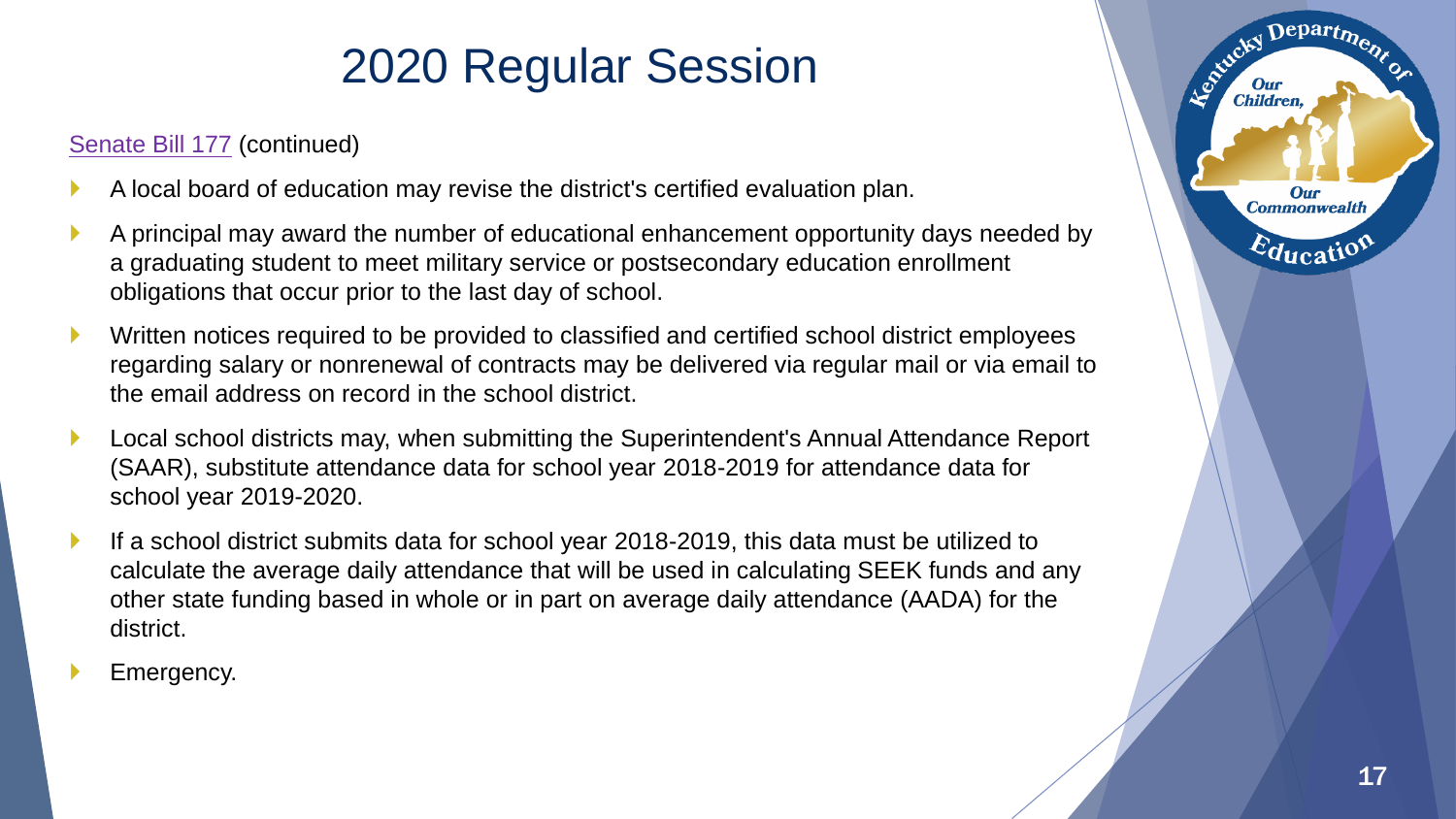[Senate Bill 193](https://apps.legislature.ky.gov/record/20rs/sb193.html) (Sen. Raque Adams) establishes a goal of increasing the number and percentage of students in underrepresented groups participating in computer science courses in middle and high school. These populations include females, minorities, students with disabilities, English language learners, and students whose families are eligible for free or reduced-price lunch.

Also, by December 1, 2020, and annually thereafter, KDE must submit a report to KBE and IJCE that includes an unduplicated count of the number and percentage of public school students participating in computer science courses and other computer science educational opportunities.

The data must be disaggregated by gender, race, disability, English proficiency, and participation in the federal free and reduced-price lunch program. The report must also include the number of computer science courses or programs offered in each school, the nature of the computer science courses or programs, the number of advanced placement computer science classes offered, and the number of computer science instructors at each school disaggregated by certification, gender, and terminal degree.

The law also amends the long-term and annual statewide goals for increasing number of students scoring a "4" or better on the international baccalaureate (IB) rather than the current "5".

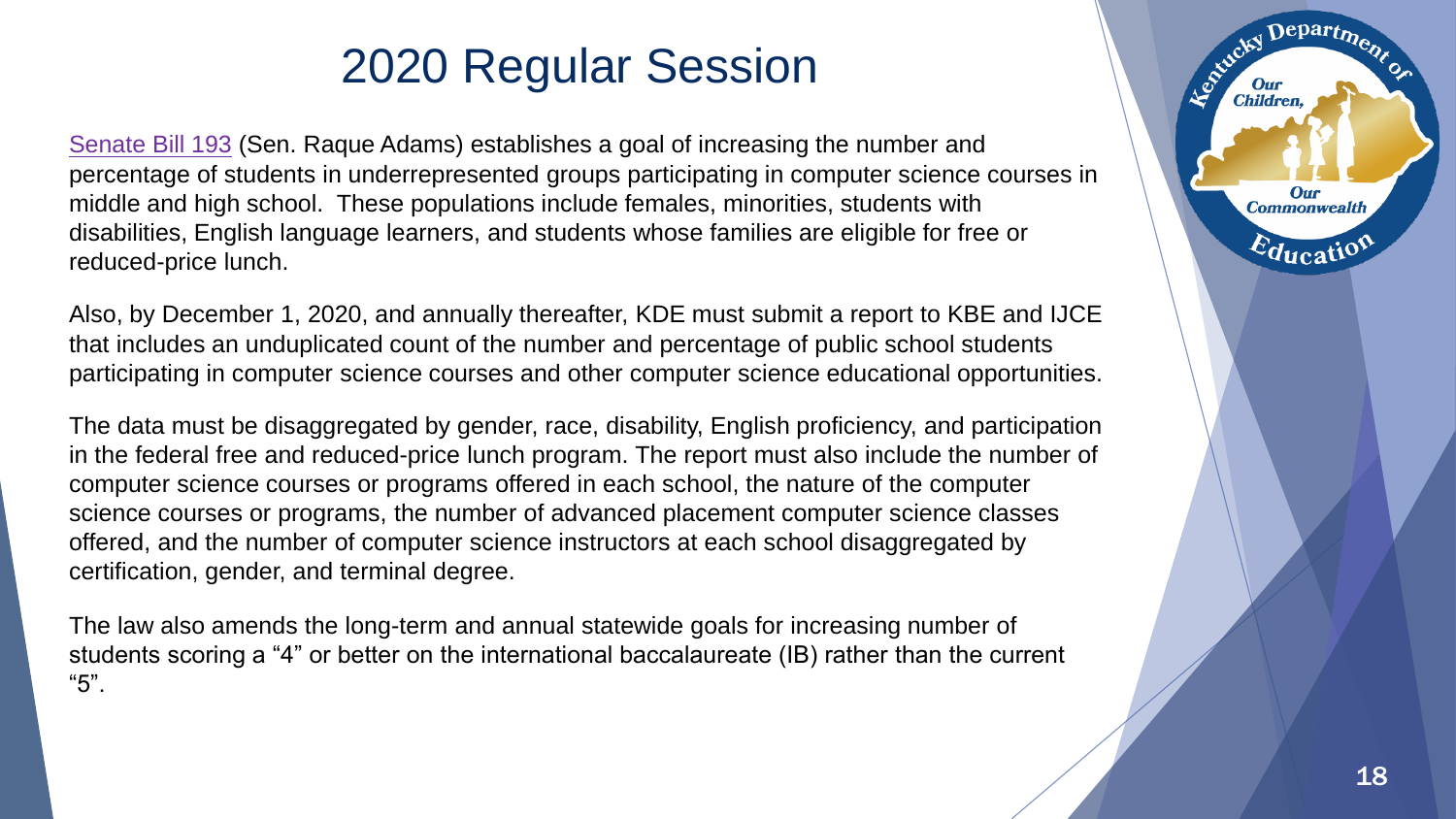[Senate Bill 249](https://apps.legislature.ky.gov/record/20rs/sb249.html) (Sen. McDaniel) increases the amortization period for financing the unfunded liability for the Kentucky Employee Retirement System (KERS), County Employees Retirement System (CERS), and the State Police Retirement System (SPRS) from 24 years to 30 years as of June 30, 2019.

Freezes CERS employer contribution rates for one year.

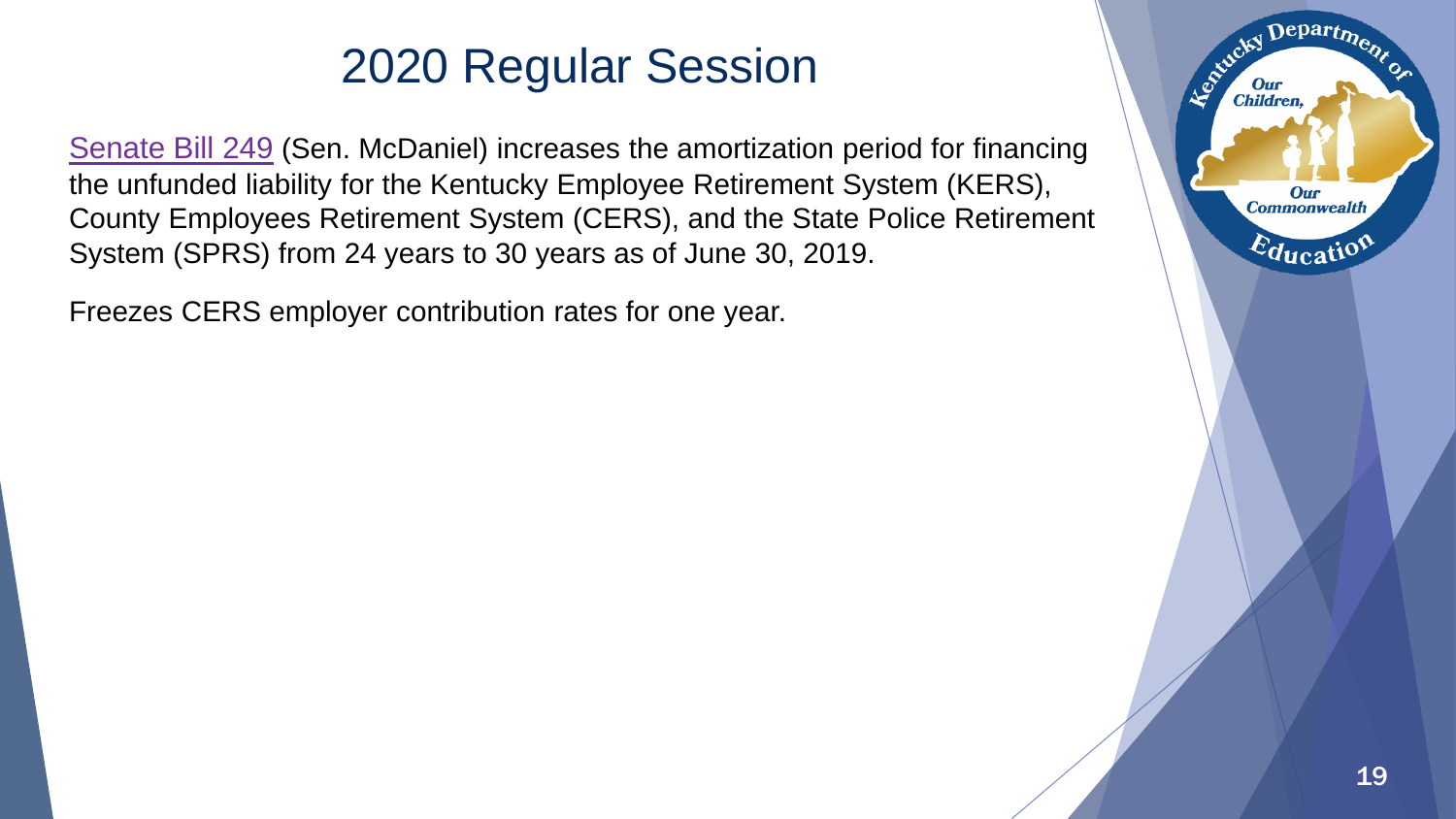[House Bill 266](https://apps.legislature.ky.gov/record/20rs/hb266.html) (Rep. Koch) expands provisions for military families to pre-enroll a child in a school district if the parent or guardian is transferring to a reserve component or separating from the military under honorable conditions and has a home under contract to be built in the district. The home under contract must be considered a qualifying residence and the school district must allow the child to enroll and begin attending school regardless of the child's temporary residence. The child must also be included in the district's calculation of average daily attendance for a period of up to one (1) year from the parent's or guardian's reporting for duty date or separation date before being considered a resident of another district.

[House Bill 312](https://apps.legislature.ky.gov/record/20rs/hb312.html) (Rep. Meade) requires KDE to develop protocols for student records within the student information system to promote expeditious enrollment and placement of students in foster care who are transferring to a new school or district. Requires a foster child's state agency caseworker to immediately contact the receiving school district to inform the district of the pending enrollment. Requires the caseworker or case manager to either accompany the child and the foster parent to the new school to enroll or contact district staff via telephone during the day of enrollment and provide relevant information to the child's enrolling.

Requires that records in the student information system be transferred by the end of the working day on which the request is received. If the record is incomplete, districts have three days to send the complete record.

The law also requires KDE to report to IJCE by December 1, 2020, on possible system improvements in the transmission of records. 20 and 20 and 20 and 20 and 20 and 20 and 20 and 20 and 20 and 20



Departme

**Our Commonwealth** 

Education

Le Child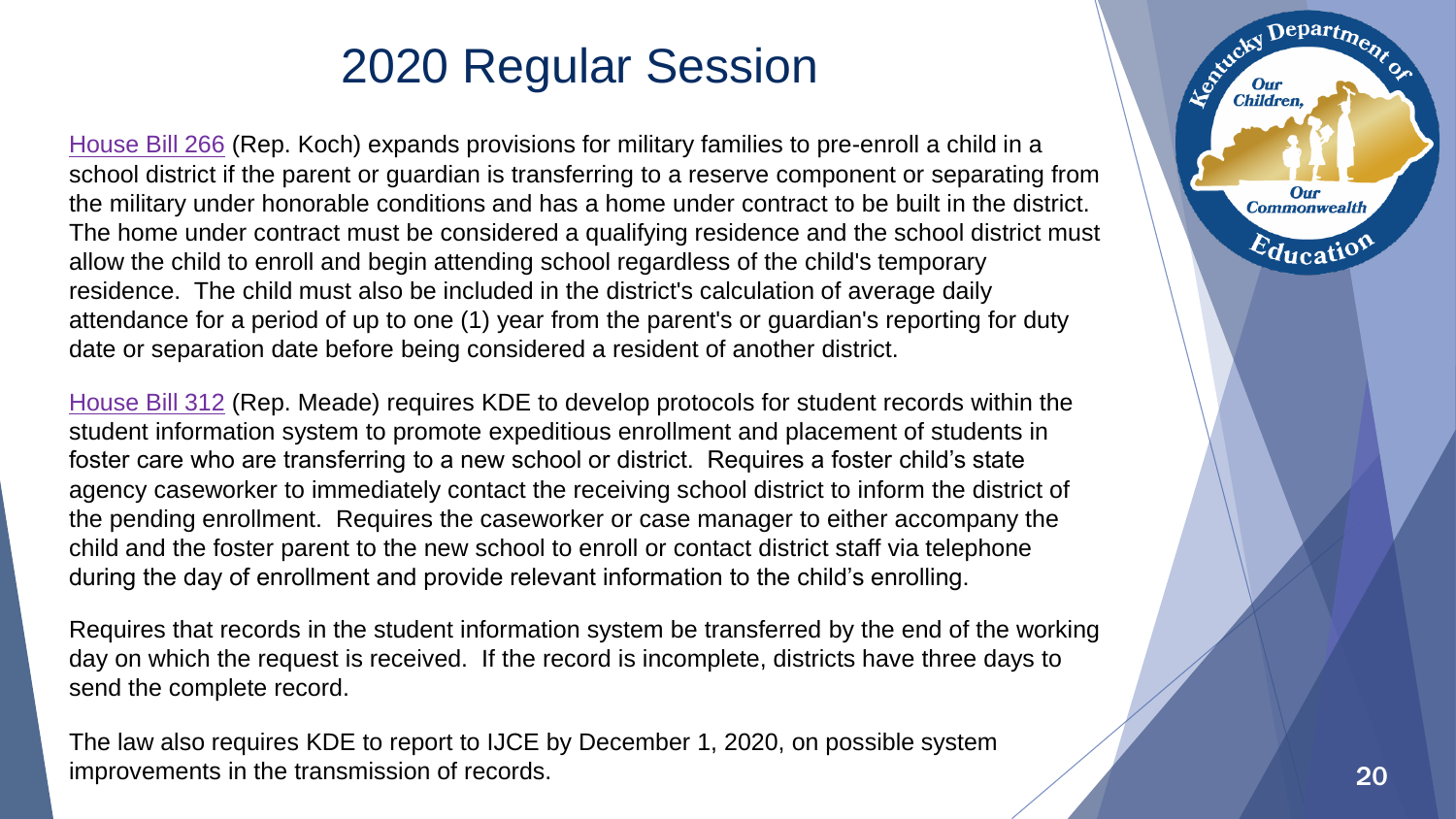[House Bill 352](https://apps.legislature.ky.gov/record/20rs/hb352.html) (Rep. Rudy) establishes the Executive Branch budget for fiscal year 2020-2021. Rather than a two-year biennial budget, the executive branch budget bill covers only one fiscal year 2020-2021. This means the General Assembly will have to craft a budget in the next regular session or through a special session called by the Governor. Major provisions related to elementary and secondary education for fiscal year 2021 are below.

### *Support Education Excellence in Kentucky (SEEK)*

- Base guarantee of \$4,000 per student in average daily attendance in fiscal year 2020-2021.
- Sets limited English proficiency multiplier at 0.096.
- If funds appropriated to the SEEK Program are insufficient to provide the amount of money required, allotments to local school districts may be reduced.
- Any unexpended SEEK funds in fiscal year 2019-2020 must lapse to the General Fund.
- Hold-harmless guarantee remains.
- No school district will be equalized for an equivalent tax rate of more than 15 cents.
- Provides twenty-five percent (25%) equalization for districts who have not previously received equalization on the Original Growth Nickel.
- Provides one hundred percent (100%) equalization for districts that have levied the recallable nickel prior to January 1, 2018.
- Provides twenty-five percent (25%) equalization for districts that have levied the recallable nickel after January 1, 2018 but before January 1, 2020.
- Provides twenty-five percent 25% equalization for districts who have not previously received equalization for the Equalized Facility Funding (EFF) Nickel.

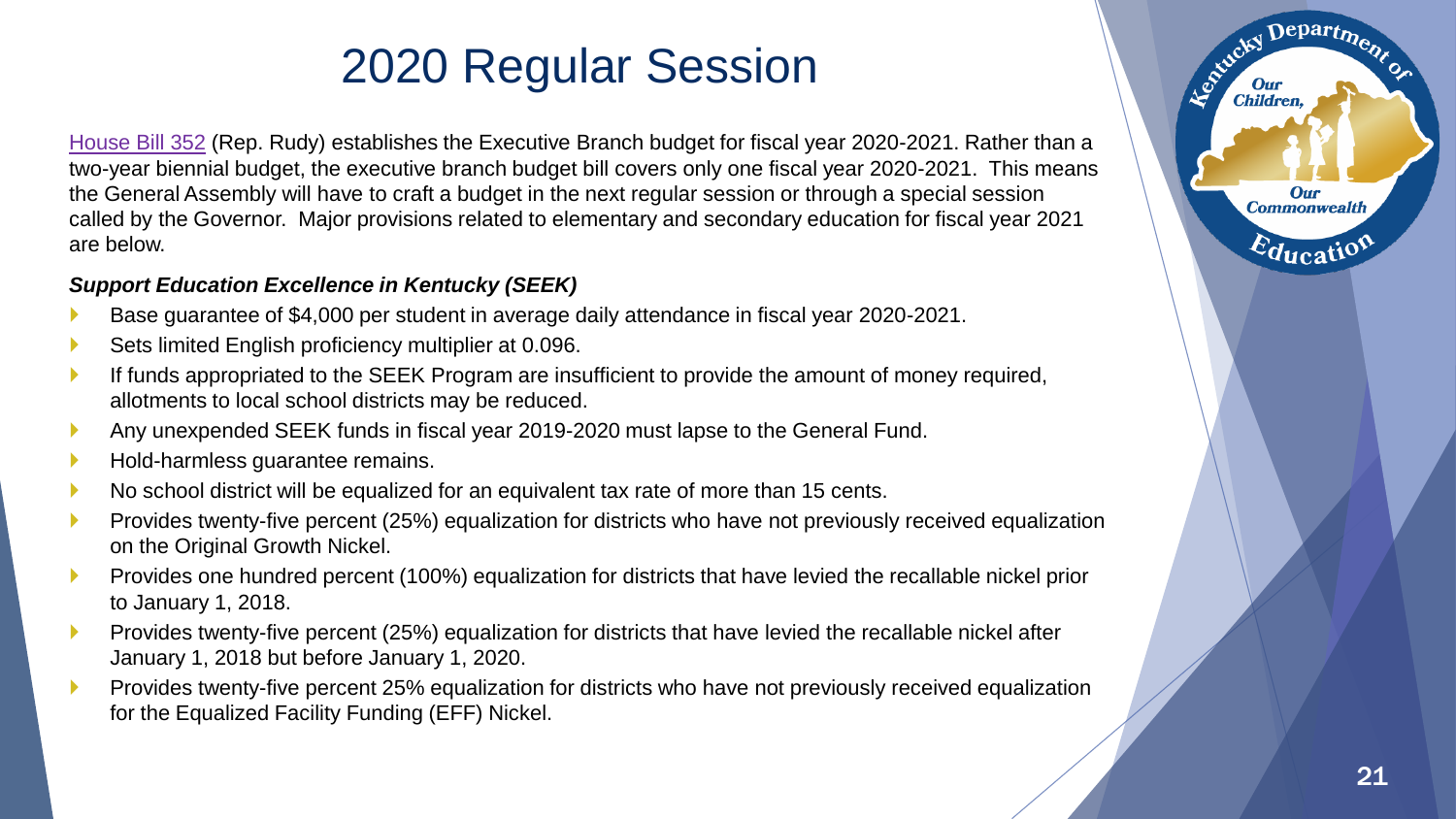| <b>Support Education Excellence in Kentucky (SEEK)</b>              | <b>Fiscal Year</b><br>2019-2020 | <b>Fiscal Year</b><br>2020-2021 |
|---------------------------------------------------------------------|---------------------------------|---------------------------------|
|                                                                     | 2018 HB 200                     | 2020 HB 352                     |
| <b>Per Pupil Guarantee</b>                                          | \$4,000                         | \$4,000                         |
| <b>Base Funding</b>                                                 | \$2,068,339,200                 | \$1,978,539,700                 |
| Transportation                                                      | \$214,752,800                   | \$214,752,800                   |
| Tier I                                                              | \$176,702,400                   | \$179,738,200                   |
| Facilities Support Program of KY (FSPK)                             | \$84,695,100                    | \$93,014,600                    |
| Growth Levy Equalization                                            | \$18,303,900                    | \$24,430,700                    |
| <b>Retroactive Equalized Facility</b>                               | \$23,415,000                    | \$34,181,600                    |
| <b>Equalized Facility</b>                                           | \$7,133,500                     | \$9,055,300                     |
| <b>Secondary Vocational Education</b>                               | \$22,881,900                    |                                 |
| <b>Vocational Education Transportation</b>                          | \$2,416,900                     | \$2,416,900                     |
| <b>Local District Teachers' Retirement Match</b>                    | \$417,600,000                   | \$425,565,500                   |
| <b>National Board Certified Salary Supplement</b>                   | \$2,750,000                     | \$2,750,000                     |
| <b>Equalization Funding for Critical Construction Needs Schools</b> | \$6,473,400                     | \$6,932,600                     |
| <b>BRAC Equalized Facility</b>                                      | \$2,016,800                     | \$2,318,800                     |
| *Health Insurance Adjustment                                        | $-$17,200,000$                  |                                 |
| Total                                                               | \$3,030,280,900                 | \$2,973,696,700                 |

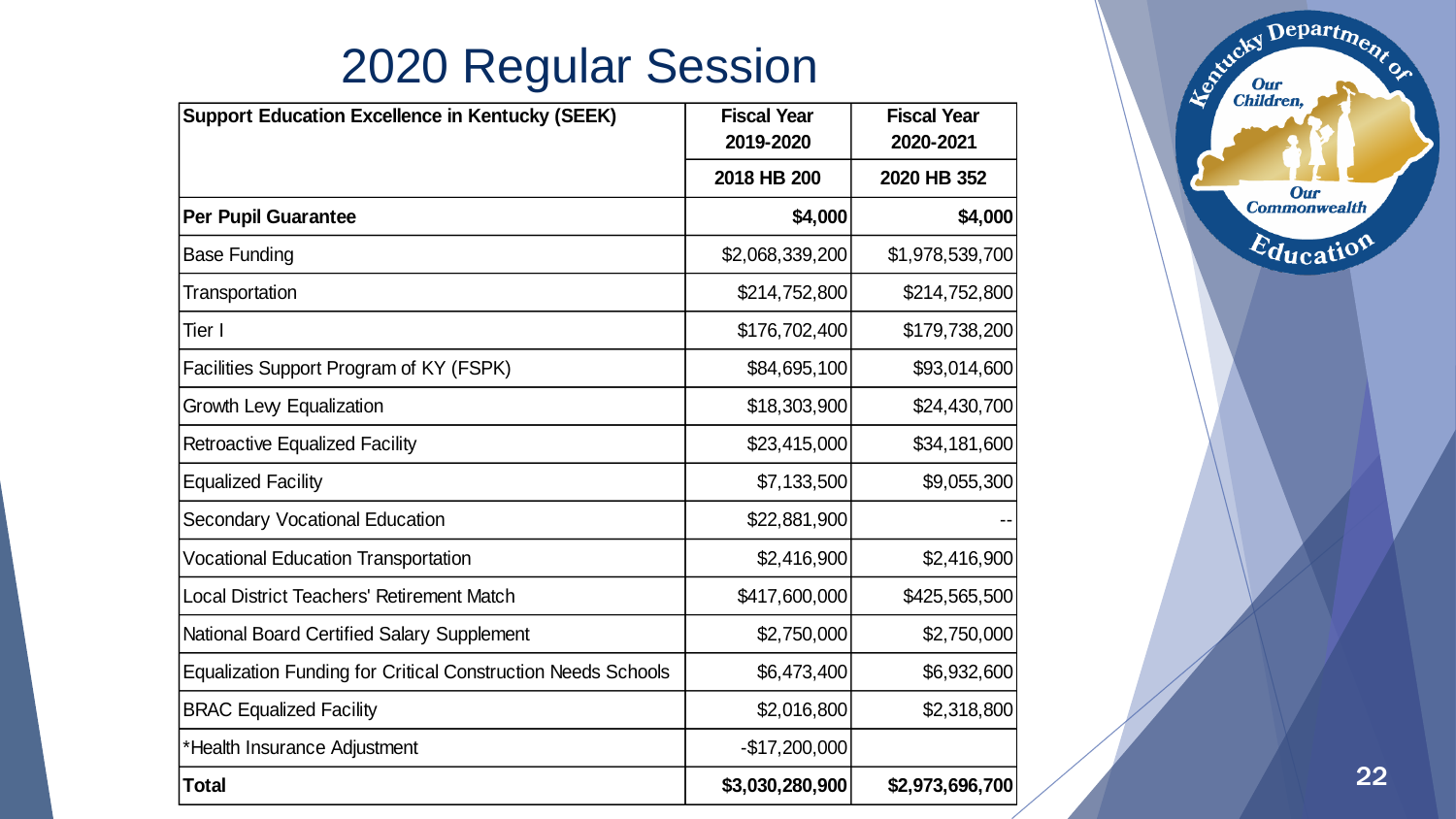### [House Bill 352](https://apps.legislature.ky.gov/record/20rs/hb352.html) (continued)

### *Operations and Support Services*

- Provides language that a district may modify its district facility plan without convening the local planning committee for the sole purpose of complying with practices to control entry into each school building.
- Any modification must identify an unmet requirement of securing entries to school buildings as the highest priority on the modified district facility plan, subject to approval by the local board of education and the Commissioner of Education.

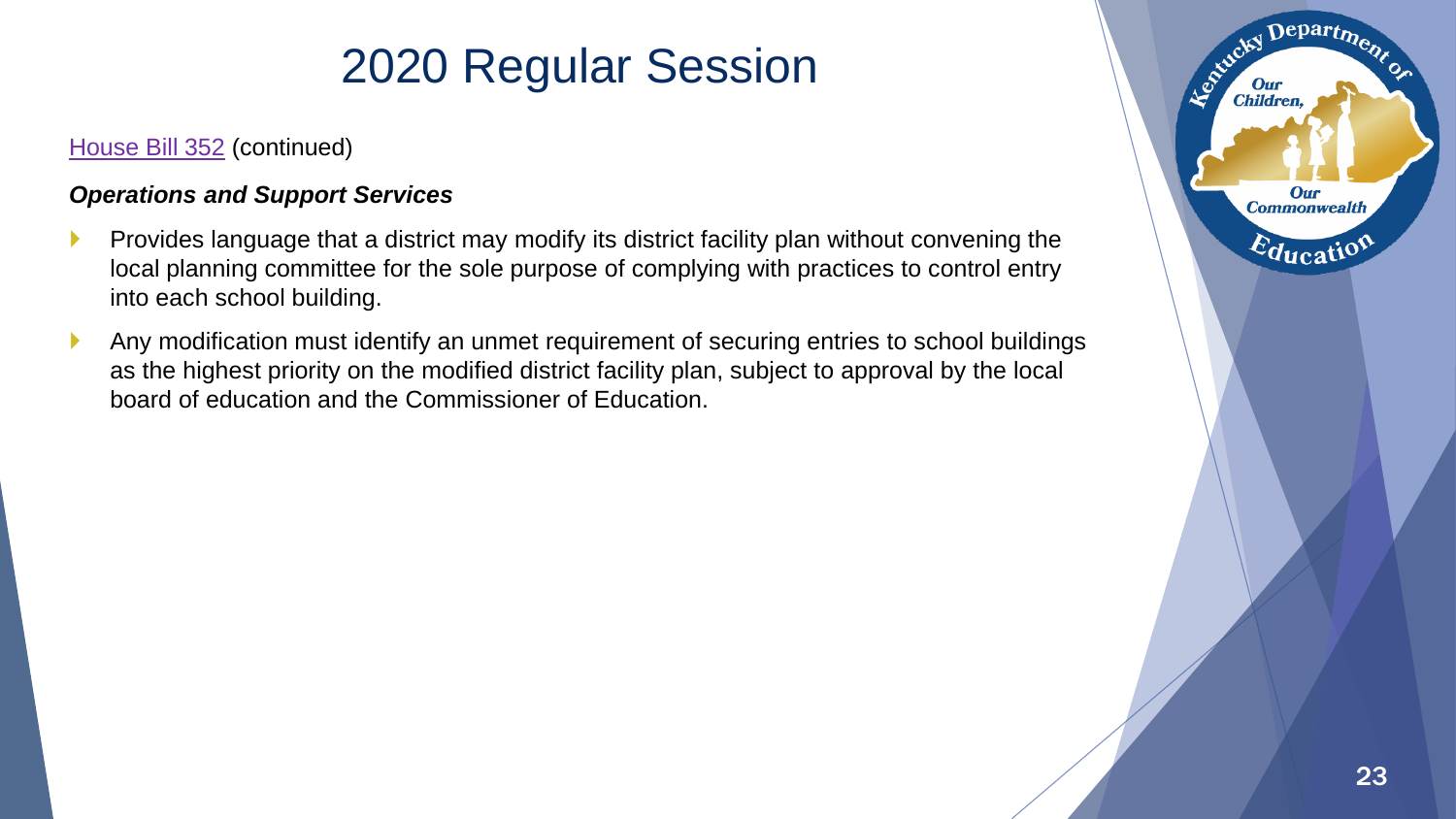| <b>Operations and Support Services</b>                                               | <b>Fiscal Year 2020</b> | <b>Fiscal Year 2021</b> |
|--------------------------------------------------------------------------------------|-------------------------|-------------------------|
|                                                                                      | 2018 HB 200             | 2020 HB 352             |
| Kentucky Educational Network (KEN)                                                   | \$17,277,600            | \$17,277,600            |
| KY Education Technology System (KETS)                                                | \$15,374,500            | \$15,374,500            |
| <b>School Food Services Match</b>                                                    | \$3,555,900             | \$3,555,900             |
| <b>Blind/Deaf Residential Travel</b>                                                 | \$492,300               | \$492,300               |
| Debt Service (bonds)                                                                 | \$0                     | \$959,500               |
| Review of Classification of Primary and Secondary School<br><b>Buildings (KFICS)</b> | \$600,000               | \$600,000               |
| Advanced Placement and International Baccalaureate Exams                             | \$1,000,000             | \$1,000,000             |
| <b>Total</b>                                                                         | \$38,300,300            | \$39,259,800            |

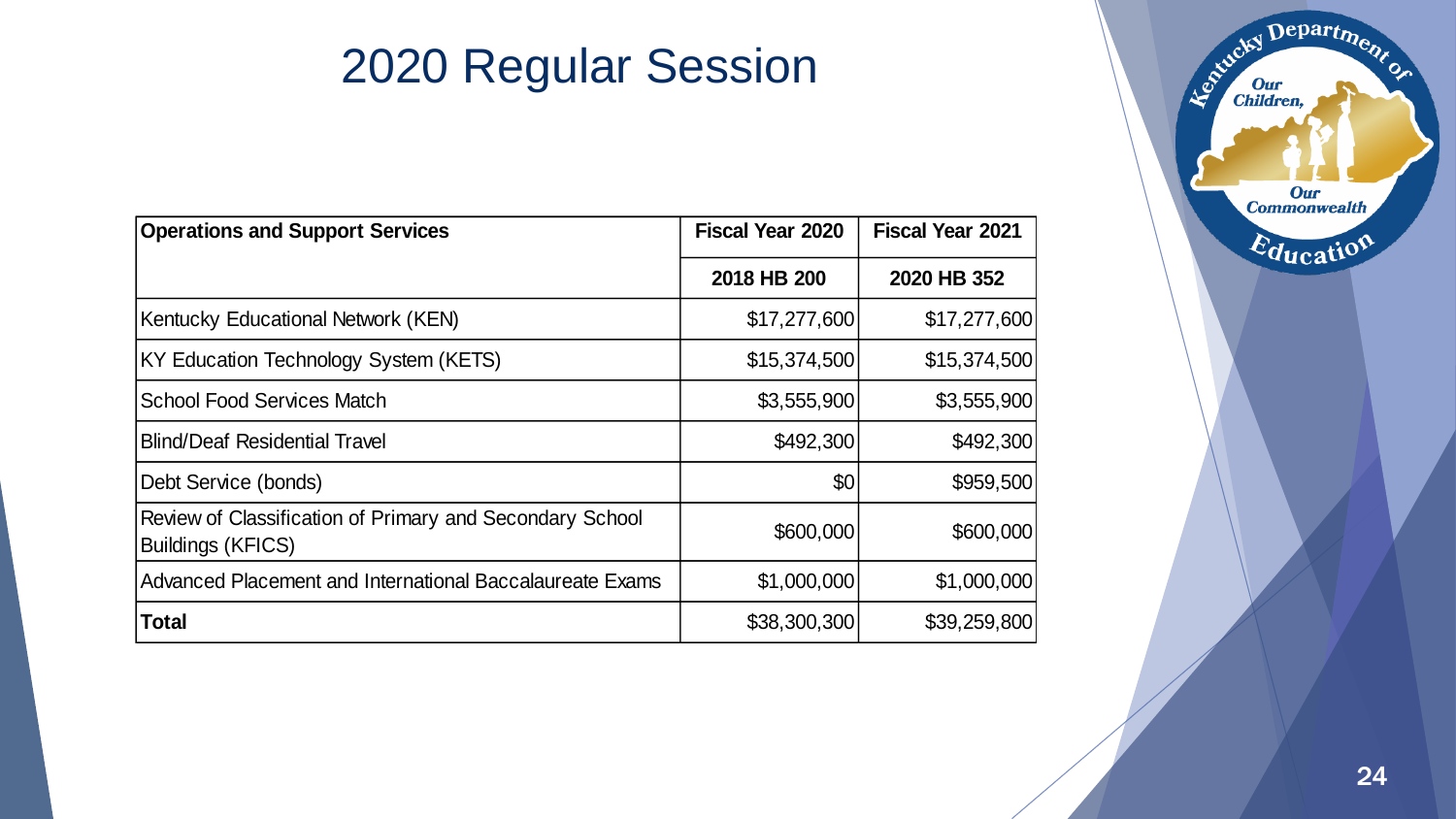### [House Bill 352](https://apps.legislature.ky.gov/record/20rs/hb352.html) (continued)

### *Learning and Results Services*

- Provides additional flexibility in the utilization of funds for Extended School Services (ESS) and Safe Schools. Local school districts must continue to address the governing statutes and serve the intended student population but may utilize funds from these programs for general operating expenses. Local school districts that utilize these funds for general operating expenses must report to KDE and the IJCE the amount of funding from each program utilized for general operating expenses.
- A local board of education may reduce the allocations to School-Based Decision-Making Councils (SBDMs) but not be less than \$100 per pupil in average daily attendance.
- A member of the State Advisory Council for Gifted and Talented Education may be reappointed but must not serve more than five consecutive terms. A member of the Kentucky Association for Gifted Education (KAGE) must be a voting member of the State Advisory Council for Gifted and Talented Education.



Departme.

Agencies I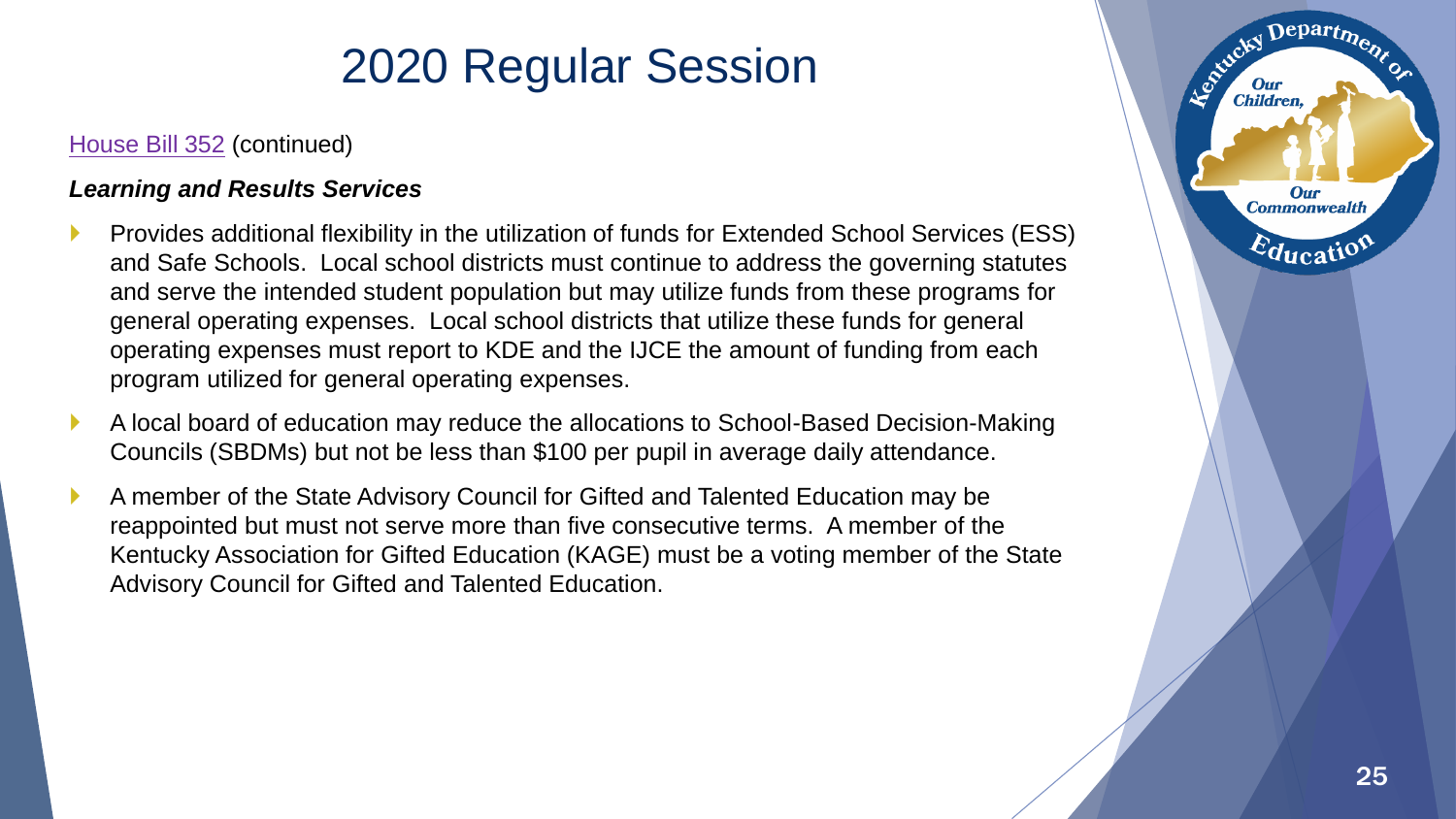### [House Bill 352](https://apps.legislature.ky.gov/record/20rs/hb352.html) (continued)

### *Learning and Results Services*

- Provides \$7,412,500 in fiscal year 2020-2021 to fund additional school-based mental health services provider full-time equivalent positions on a reimbursement basis.
- Requires KCSS, in consultation with the Office of the State School Security Marshal, to develop criteria to determine which districts must receive funding to meet requirements.
- The criteria must include:
	- a local district's use of Medicaid funding to supplement General Fund;
	- an equitable and balanced statewide distribution; and
	- any other criteria to support a trauma-informed approach in schools.

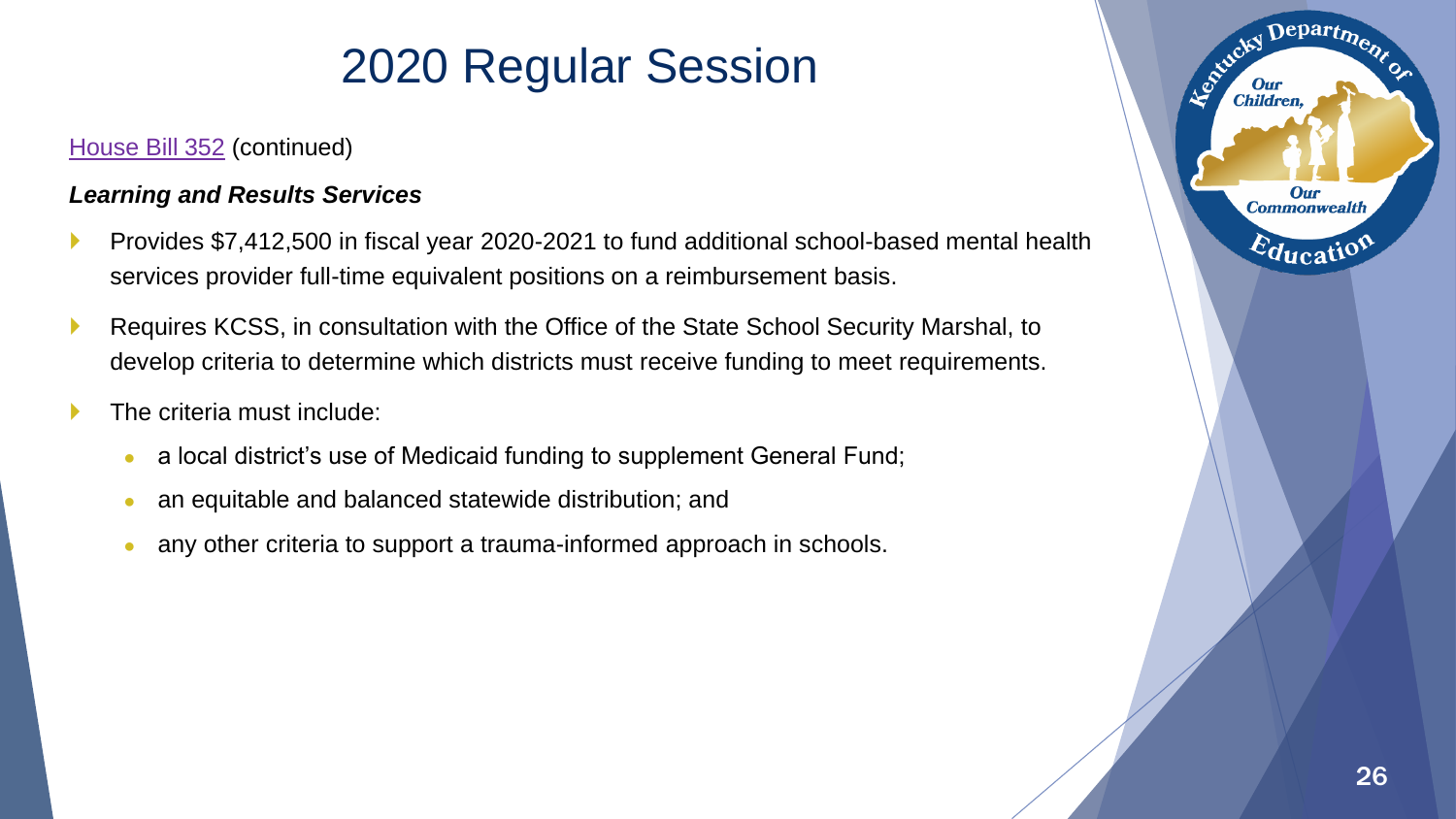### [House Bill 352](https://apps.legislature.ky.gov/record/20rs/hb352.html) (continued)

### *Learning and Results Services*

To pay for the new mental health positions, no General Fund is provided for the following programs:

| <b>Learning &amp; Results Services</b>         | <b>Fiscal Year 2020</b> | <b>Fiscal Year 2021</b> |
|------------------------------------------------|-------------------------|-------------------------|
|                                                | 2018 HB 200             | 2020 HB 352             |
| Commonwealth School Improvement Fund           | \$0                     | \$0                     |
| Kentucky Academy for Equity in Teaching (KAET) | \$1,000,000             | \$0                     |
| Kentucky Principal Internship Program          | \$0                     | \$0                     |
| Kentucky Teacher Internship Program            | \$0                     | \$0                     |
| Leadership & Mentor Fund                       | \$0                     | \$0                     |
| Middle School Academic Achievement Center      | \$0                     | \$0                     |
| <b>Professional Development</b>                | \$0                     | \$0                     |
| <b>Teacher Academy</b>                         | \$0                     | \$0                     |
| <b>Teacher's Professional Growth Fund</b>      | \$0                     | \$0                     |
| Writing Program                                | \$0                     | \$0                     |

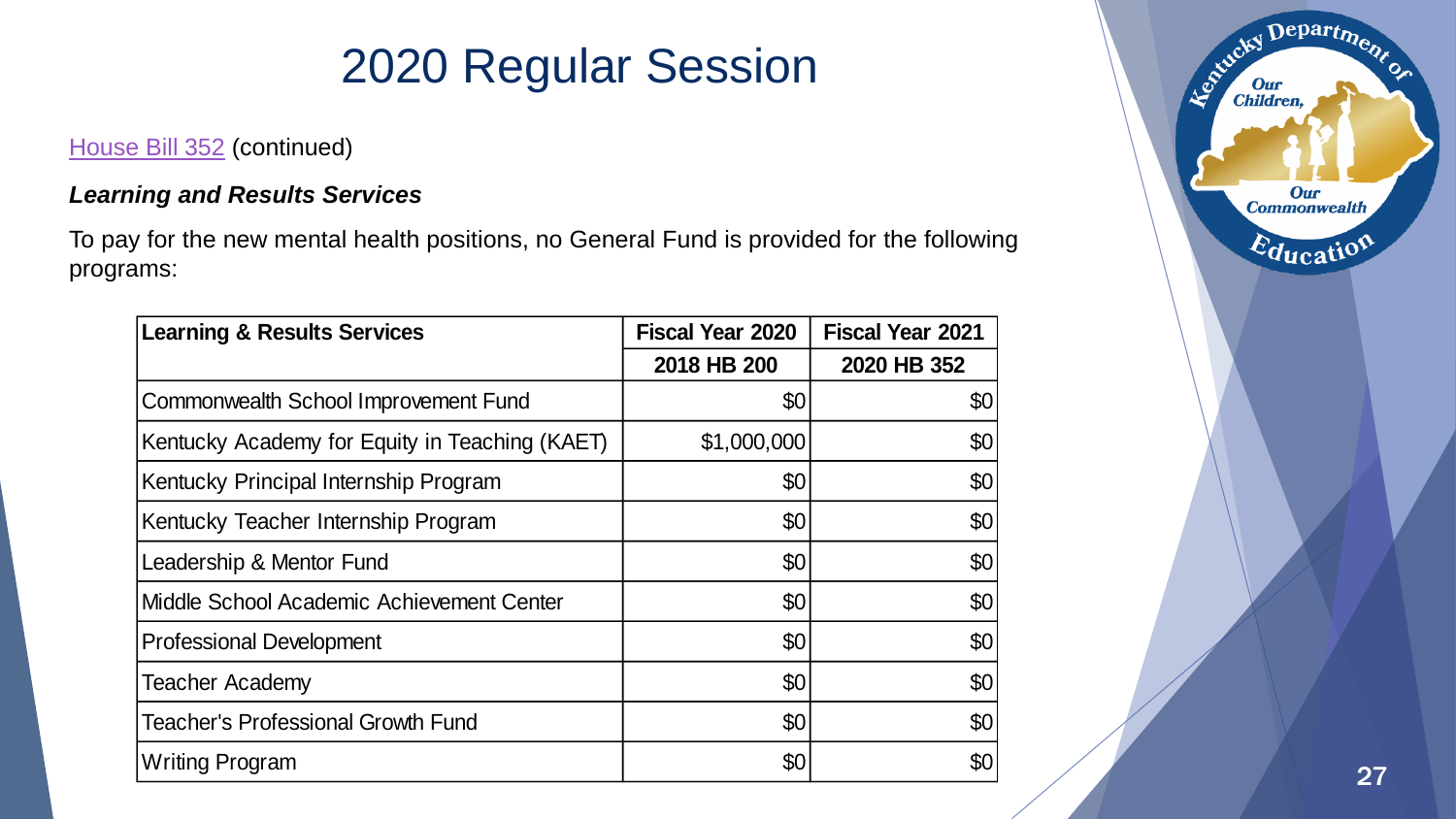#### [House Bill 352](https://apps.legislature.ky.gov/record/20rs/hb352.html) (continued)

### *Learning and Results Services*

- Provides language for Area Technology Centers (ATCs) to become locally operated by a school district. In the first year, the local board of education receives one hundred percent (100%) of funding allotted for that center. In the second year, the local board receives not less than seventy-five percent (75%) of the amount allocated to it the previous year.
- The remaining twenty-five percent (25%) of funds previously allocated to the center must annually be allocated to locally operated secondary area centers and vocational departments that do not receive state supplemental funds.
- The local board assuming control must continue to serve the additional school district or districts through an interlocal agreement that the ATC was serving.
- Allows a certified employee who has earned continuing status in the state certified personnel system may be granted a continuing service contract upon transfer to a local board of education.
- Allows a principal who has earned continuing status prior to transfer may be granted a continuing service contract, but the provisions relating to demotion of the principal under KRS 161.765 must apply.
- Allows a classified employee who has four years of continuous active service in the state certified personnel system at the time of transfer may be offered an employment contract at the time of transfer that must be considered a continuing service contract for a minimum of five complete school terms.

Departme.

Our **Commonwealth** 

 $E_{\text{ducatio}}$ 

Entreky I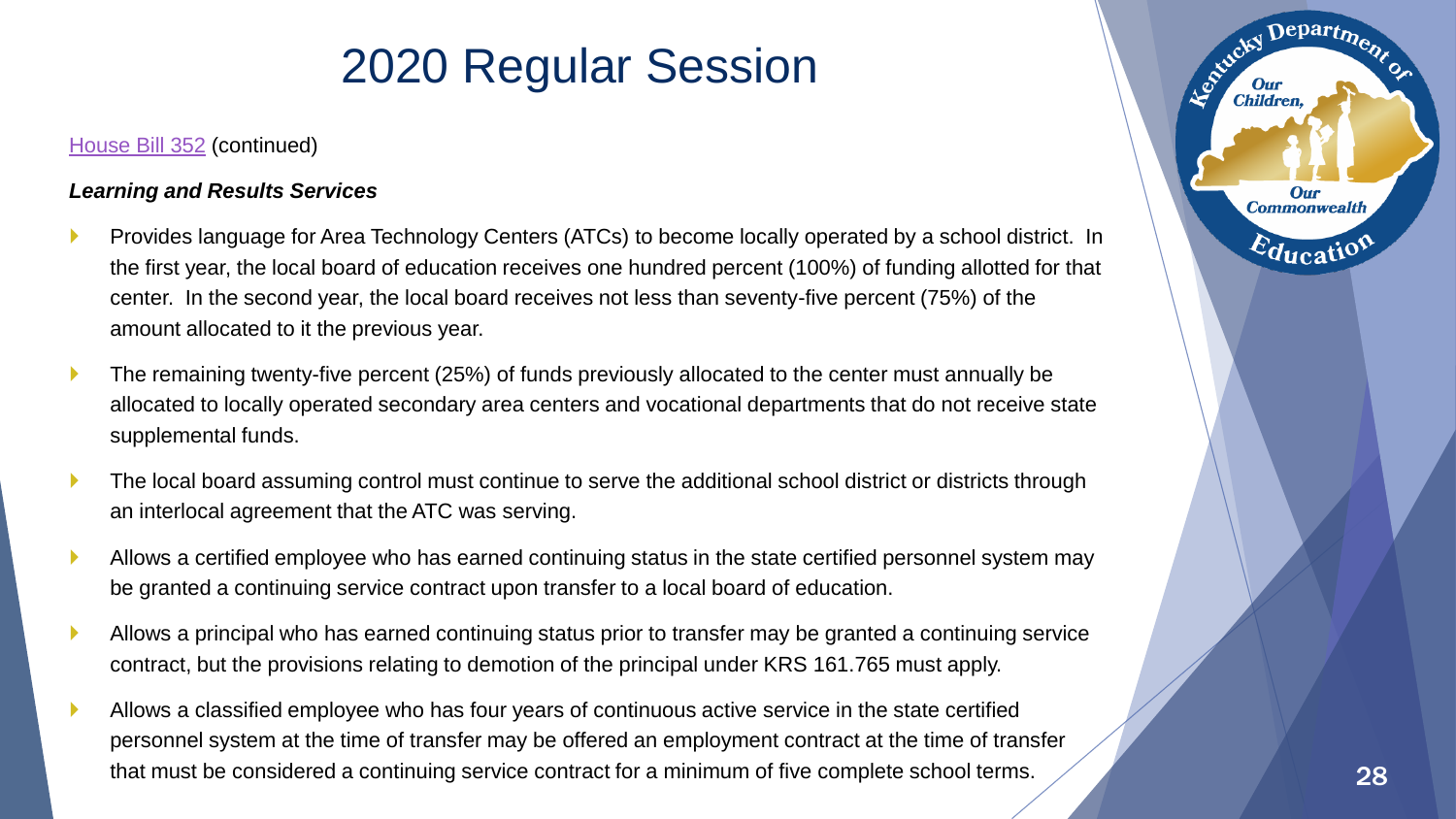| <b>Learning &amp; Results Services</b>        | Fiscal Year 2020 | Fiscal Year 2021 |
|-----------------------------------------------|------------------|------------------|
|                                               | 2018 HB 200      | 2020 HB 352      |
| <b>ACT Grade 10 Testing</b>                   | \$0              | \$0              |
| <b>Advanced Kentucky</b>                      | \$1,700,000      | \$1,700,000      |
| Appalachian Tutoring Program                  | \$0              | \$0              |
| Assessment                                    | \$15,006,600     | \$15,006,600     |
| <b>Assessment Security</b>                    | \$0              | \$0              |
| Career & Tech Education                       | \$39,770,600     | \$64,149,700     |
| Collaborative Center For Literacy Development | \$1,200,000      | \$1,200,000      |
| <b>Community Education</b>                    | \$1,850,000      | \$1,850,000      |
| <b>Dropout Prevention</b>                     | \$0              | \$0              |
| Elementary - Arts & Humanities                | \$397,600        | \$0              |
| <b>Extended School Services</b>               | \$23,916,300     | \$23,916,300     |
| Family Resource Youth Service Center (FRYSCs) | \$48,889,000     | \$48,889,000     |
| Georgia Chaffee Teenage Parent Program        | \$0              | \$0              |
| Gifted and Talented                           | \$6,208,400      | \$6,208,400      |
| Health Insurance FY20 Appropriation           | \$17,200,000     | \$0              |
| Heuser Hearing and Language Academy           | \$100,000        | \$100,000        |
| Insurance: Health                             | \$724,376,000    | \$749,844,400    |
| Insurance: Life                               | \$1,391,000      | \$1,391,000      |
| Jobs for America's Graduates Program          | \$0              | \$250,000        |
| Kentucky School for the Blind (KSB)           | \$6,853,100      | \$6,853,100      |
| Kentucky School for the Deaf (KSD)            | \$10,080,600     | \$10,080,600     |
| KY Alliance of Boys & Girls Clubs             | \$0              | \$250,000        |
| Mathematics Achievement Fund                  | \$5,019,000      | \$5,019,000      |
| Preschool                                     | \$84,481,100     | \$84,481,100     |
| Read to Achieve                               | \$15,936,600     | \$15,936,600     |
| Safe Schools                                  | \$13,000,000     | \$13,000,000     |
| Save the Children                             | \$1,300,000      | \$1,300,000      |
| School Counselors/Mental Health Professionals | \$0              | \$7,412,500      |
| State Agency Children (KECSAC)                | \$9,465,500      | \$9,465,500      |
| Teach for America                             | \$250,000        | \$500,000        |
| Textbooks (Instructional Resources)           | \$0              | \$0              |
| The Hearing & Speech Center                   | \$100,000        | \$100,000        |
| <b>Virtual Learning</b>                       | \$0              | \$0              |
| <b>Visually Impaired Preschool Services</b>   | \$93,800         | \$250,000        |
| <b>Total</b>                                  | \$1,028,585,200  | \$1,069,153,800  |

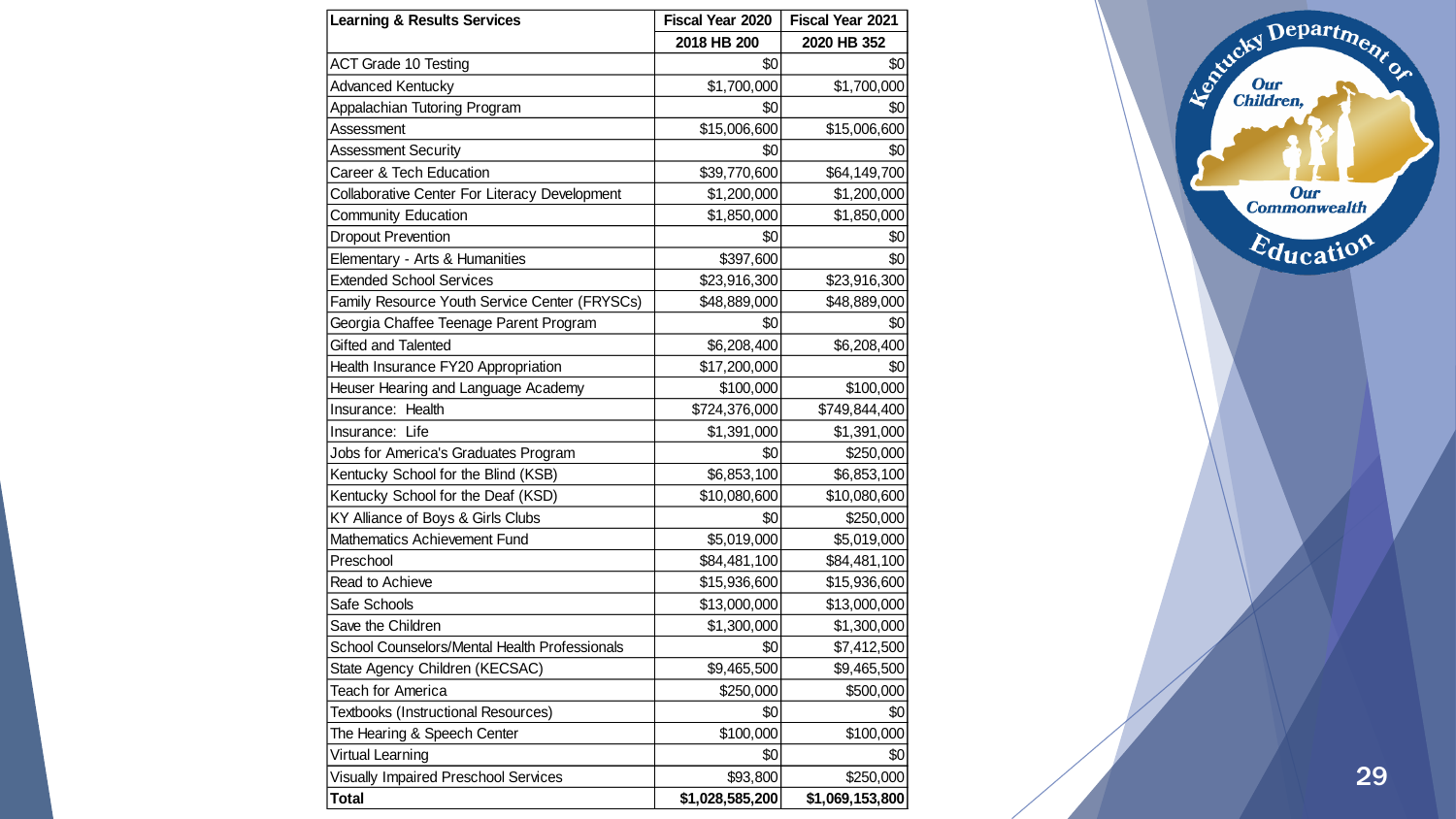### [House Bill 352](https://apps.legislature.ky.gov/record/20rs/hb352.html) (continued)

#### **General Provisions**

- Provides local School District Expenditure Flexibility by allowing local school districts to adopt and KBE may approve a working budget that includes a minimum reserve of less than two percent of the total budget.
- KDE must monitor the financial position of any district that receives approval for a working budget with a reserve of less than two percent and must provide a financial report for those districts at each meeting of KBE.

### **Education and Workforce Development Cabinet**

 Provides \$581,100 for the Office of Employer and Apprenticeship Services. The Education and Workforce Development Cabinet must provide a report by December 1, 2020, to IJCE detailing the use of these funds.

### **Energy and Environment Cabinet**

- Volkswagen Settlement provides funds to administer the Consent Decrees in Volkswagen "Clean Diesel" Marketing, Sales 14 Practices, and Products Liability litigation.
- Provides \$8,521,700 to reimburse school districts for fifty percent (50%) of the purchase cost to replace up to five school buses per district currently in daily use meeting the criteria with a chassis year of 2001 or earlier.
- If these funds are insufficient to cover fifty percent (50%) of the purchase costs of districts that have requested reimbursement by June 1, 2021, the reimbursement must be pro rata reduced. 30

Departme.

**Our Commonwealth** 

 $\varepsilon_{\text{ducati}}$ 

Agencies 1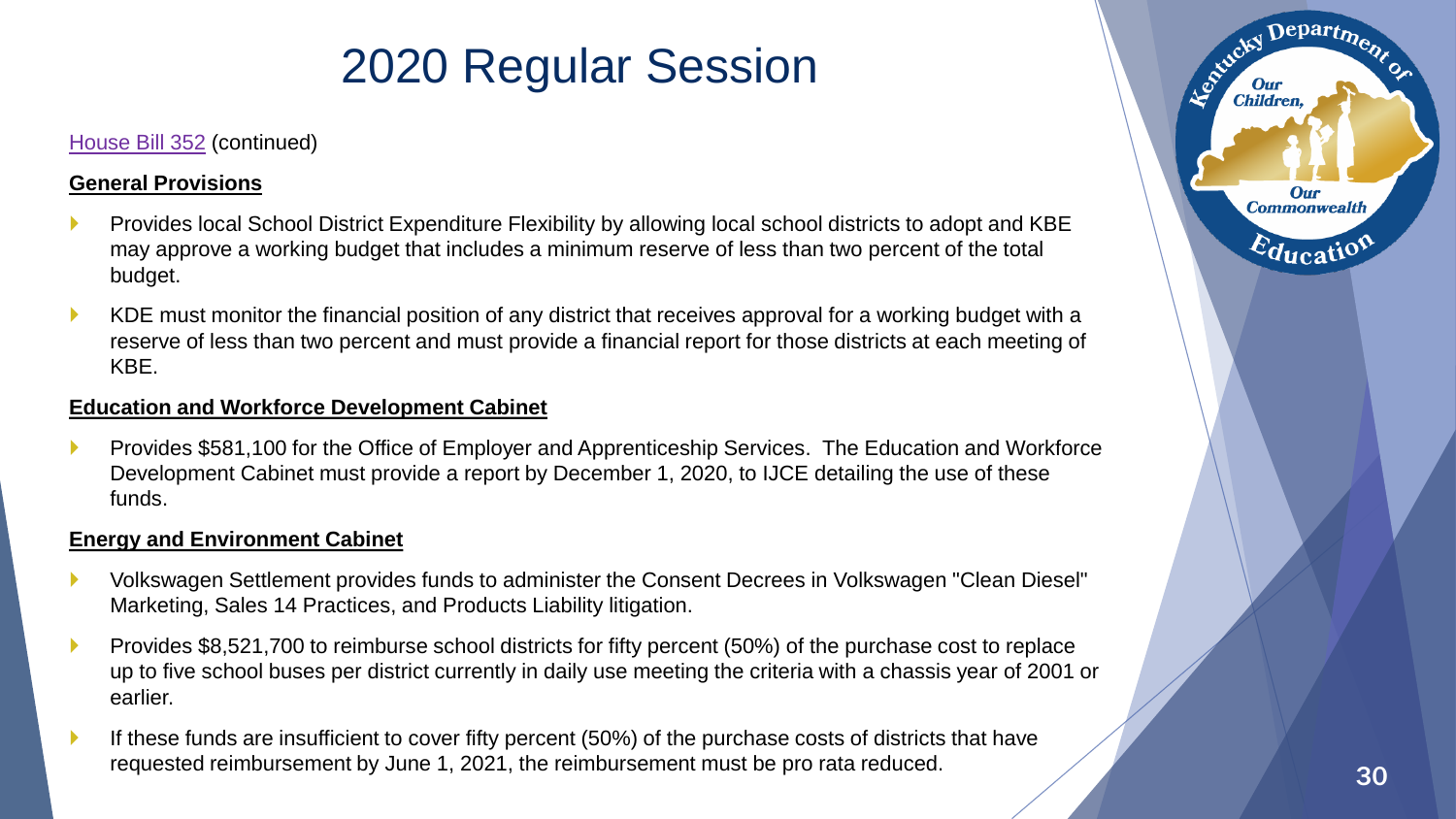### [House Bill 352](https://apps.legislature.ky.gov/record/20rs/hb352.html) (continued)

### **School Facilities Construction Commission (SFCC)**

### **Additional Offers of Assistance**

 The SFCC is authorized to make an additional \$58,000,000 in offers of assistance during the 2020-2022 fiscal biennium in anticipation of debt service availability during the 2022-2024 fiscal biennium.

### **Urgent Needs School Assistance**

- The SFCC is authorized to make additional offers of assistance in the specified amounts in fiscal year 2020-2021 to the following local school districts:
	- not more than \$19,784,500 to Mason County Schools for Mason County Middle School;
	- not more than \$12,931,700 to Lewis County Schools for Garrison Elementary School;
	- not more than \$7,527,100 to Rowan County Schools for Clearfield Elementary School; and
	- not more than \$7,283,700 to Green County Schools for Green County High School.

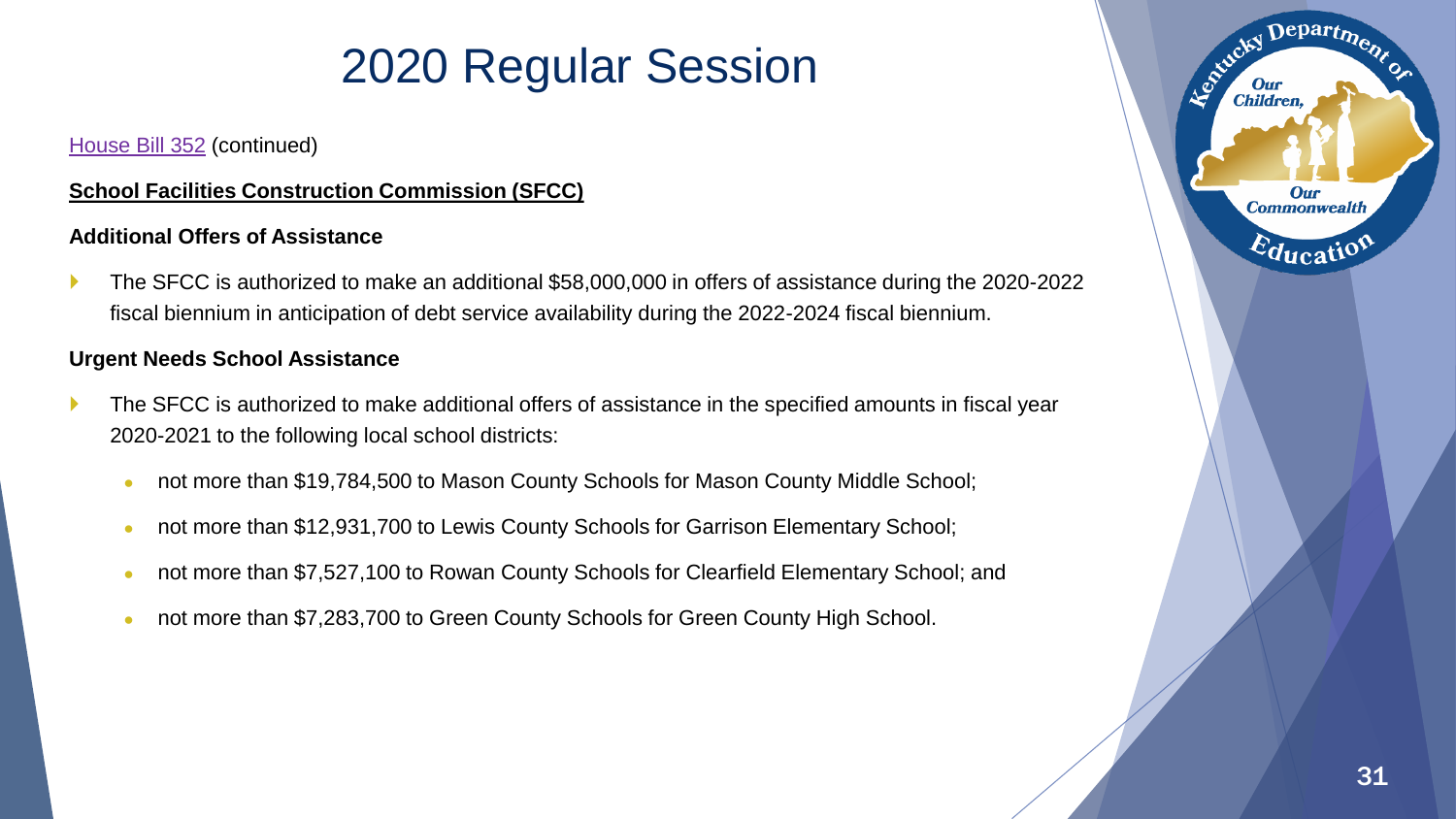### [House Bill 352](https://apps.legislature.ky.gov/record/20rs/hb352.html) (continued)

#### **Eastern Kentucky University**

Provides \$4,571,900 for the Model Laboratory School.

*Note: See HB 366.*

### **Public Protection Cabinet / Housing, Buildings and Construction**

Local governments may have jurisdiction for plan review, inspection, and enforcement responsibilities over buildings intended for educational purposes, other than licensed day-care centers, at the discretion of the local school districts.

#### **Phase I Tobacco Settlement**

Master Settlement Agreement payments of \$25,439,100 is appropriated to Early Childhood Development Initiatives.

- Provides \$1,400,000 for the Early Childhood Advisory Council.
- Provides \$9,750,000 for the Early Childhood Development Program.
- Provides \$2,500,000 for the Early Childhood Adoption and Foster Care Supports Program.
- Provides \$7,000,000 for the Health Access Nurturing Development Services (HANDS) Program.
- Provides \$942,000 for Healthy Start initiatives.
- Provides \$942,000 for Early Childhood Mental Health.
- Provides \$989,100 for Early Childhood Oral Health.



Departme.

Our **Commonwealth** 

 $E_{\text{ducati}}$ 

Estucky I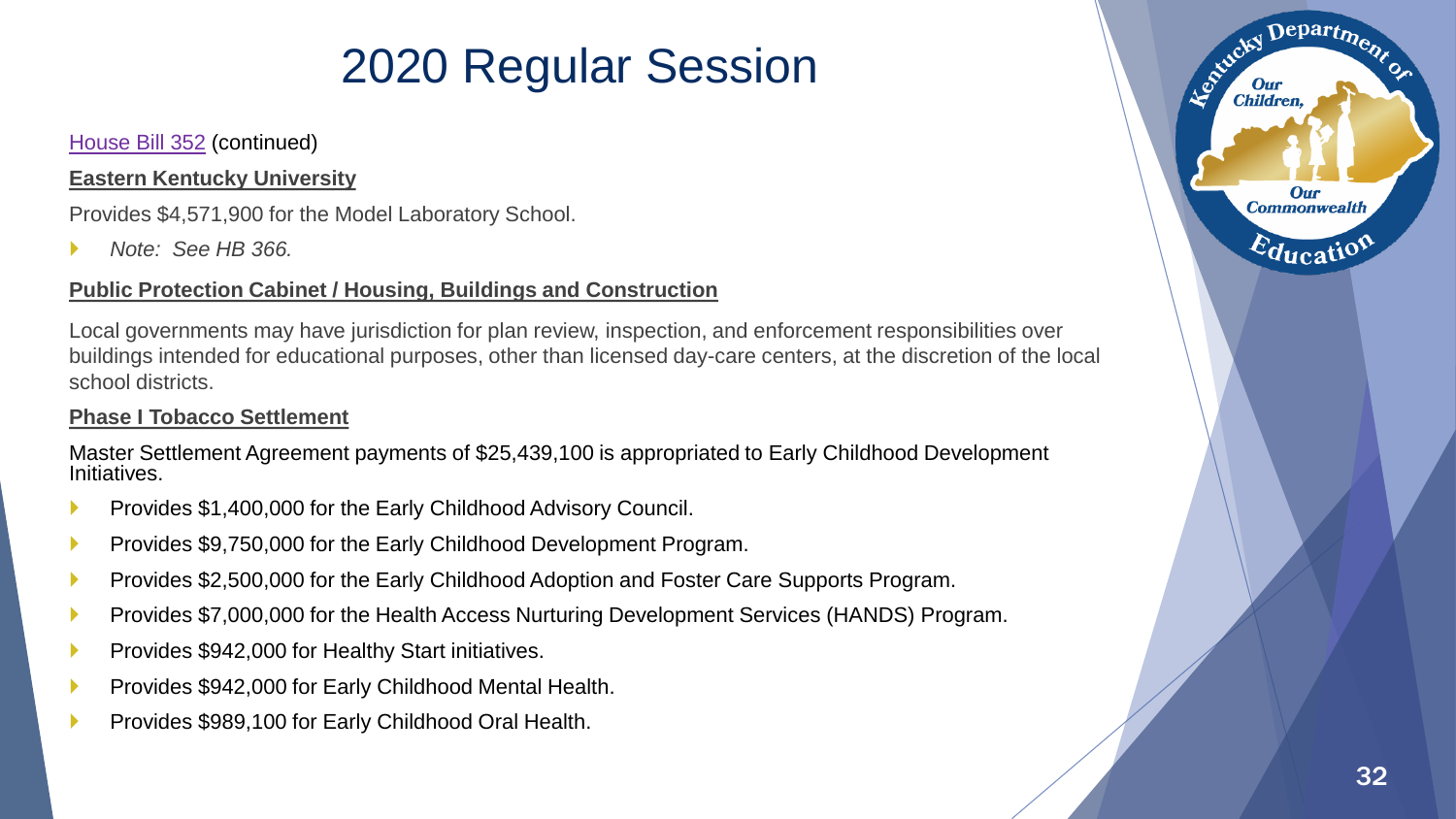[House Bill 352](https://apps.legislature.ky.gov/record/20rs/hb352.html) (continued)

### **Kentucky Higher Education Assistance Authority (KHEAA)**

The dual credit tuition rate ceiling must be two-fifths of the per credit hour tuition amount charged by KCTCS for in-state students. Priority for awarding scholarships must be given in order to high school seniors, juniors, sophomores, and freshmen.

Eligible high school students may receive a dual credit scholarship for two career and technical education dual credit courses per academic year and two general education dual credit courses over the junior and senior years, up to a maximum of ten approved dual credit courses.

Dual credit scholarships awarded for the spring 2020 semester must not be reduced if the dual credit course is not successfully completed by the student as a result of the student's inability to properly access the new course delivery method due to the novel coronavirus (COVID-19).

- Provides \$13,150,000 for the Dual Credit Scholarship Program.
- Provides \$7,300,000 for the Work Ready Scholarship Program (the dual credit component of the Work Ready Scholarship Program for high school students must be funded and administered through the Dual Credit Scholarship Program).
- **Provides \$113,768,600 for the Kentucky Educational Excellence Scholarships (KEES).**
- Provides \$87,555,200 for the College Access Program.
- Provides \$44,078,100 for the Kentucky Tuition Grant Program.
- Provides \$7,398,100 for the National Guard Tuition Award Program.
- Provides \$5,248,000 to fund 164 veterinary slots.
- **Provides \$795,600 to fund 44 optometry slots.** 33 and 33 and 33 and 33 and 33 and 33 and 33 and 33 and 33 and 33 and 33 and 33 and 33 and 33 and 33 and 33 and 33 and 33 and 33 and 33 and 33 and 33 and 33 and 33 and 33 and

Departme.

**Our Commonwealth** 

Education

Entreter I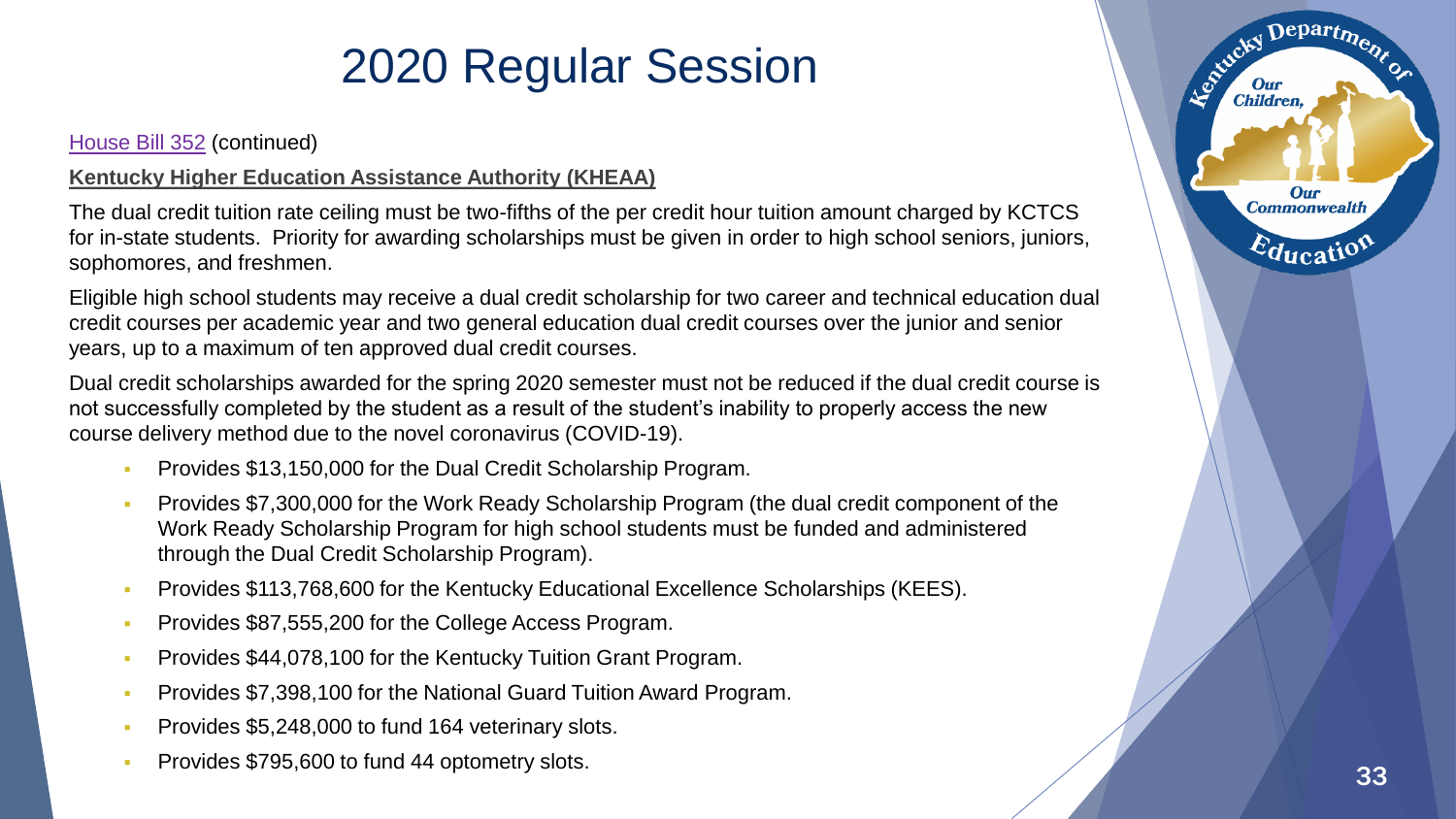[House Bill 366](https://apps.legislature.ky.gov/record/20rs/hb366.html) (Rep. Frazier) establishes guidelines for the operation and management of the model and practice school operated by Eastern Kentucky University (EKU).

- Removes language allowing universities and colleges other than EKU to operate and maintain a model school.
- Allows students kindergarten through grade twelve (12) to enroll from any district in the state per enrollment policies established by EKU. State compulsory attendance and graduation requirements apply.
- Must participate in the statewide assessments and accountability system and with the same reporting requirements of progress and the production of school report cards.
- Must utilize the student information system.
- Model can issue high school diplomas to students who meet the state graduation requirements.
- Model will be eligible to participate in the education technology funding program and unless otherwise prevented by state or federal law, will also be eligible to apply for or participate in any state grant programs offered to school districts.
- Model will be eligible to participate in state-sponsored interscholastic athletics, academic programs, competitions, awards, scholarships, and recognition programs for students, educators, administrators, and schools.
- ► Allows for the establishment of tuition and fees for student enrollment, except:
	- No student who would qualify under federal law for free or reduced-price lunch will be required to pay fees.
	- No student will be required to pay additional tuition or fees for exceptional education services.
- Allows for the average daily attendance of the students attending the model and practice school to be included in the average daily attendance of the students' districts of residence for the purpose of determining equalization for the Facilities Support Program of Kentucky (FSPK) as well as the additional "nickel" levies for facilities.
- Requires KDE to grant a district of residence a deduction to the amount of local tax revenues generated for school purposes that are included in the SEEK formula based on the number of the district's students attending the model and<br>practice school. 34

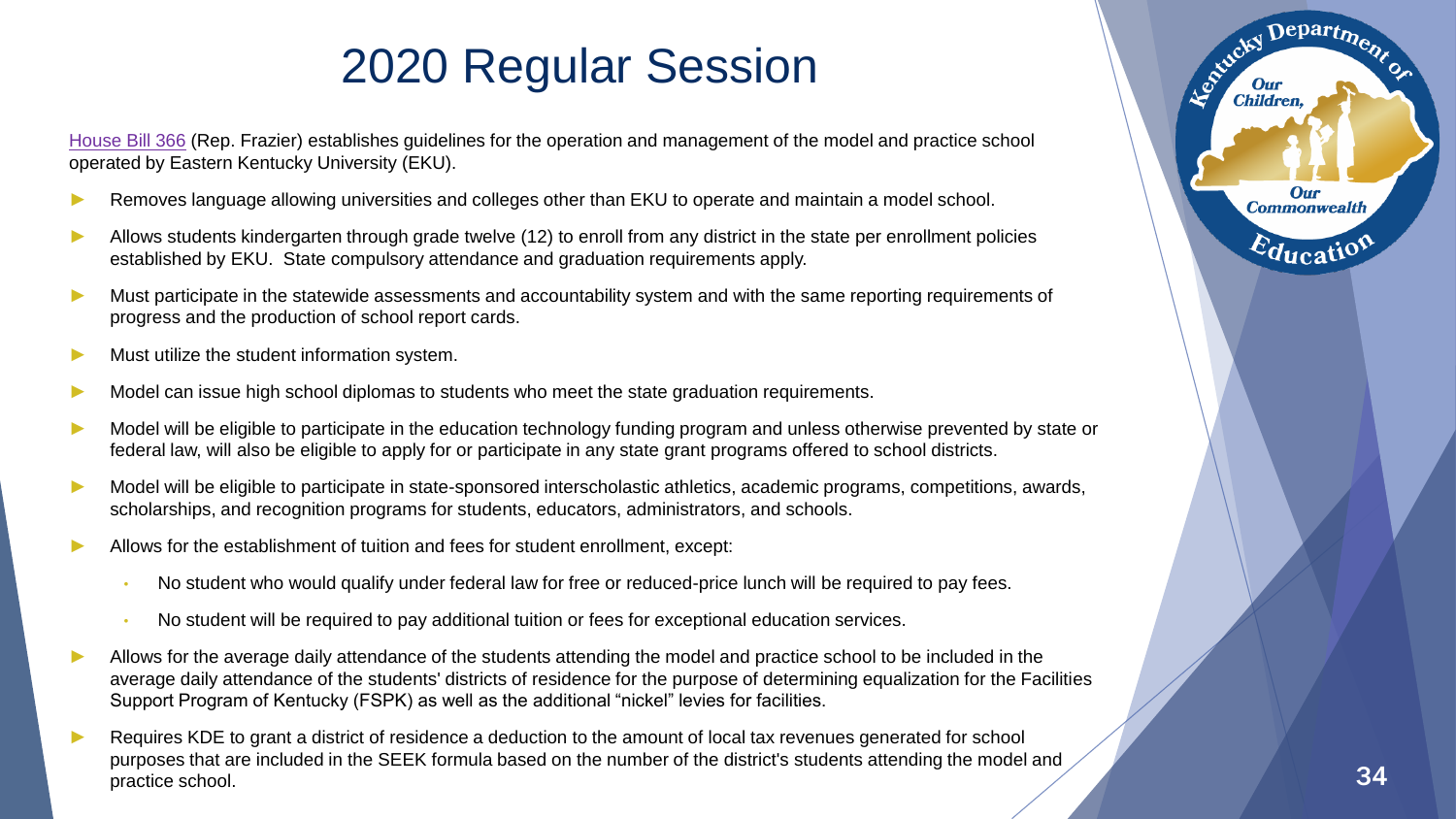[House Bill 458](https://apps.legislature.ky.gov/record/20rs/hb458.html) (Rep. Huff) clarifies current home and hospital provisions to reflect all students, not just exceptional students. Updates the list of licensed health and mental health providers that can sign off on home and hospital provisions to align with the compulsory attendance exemptions.

- If the condition is medical/general health related, then the signed statement must be completed by either a:
	- licensed physician;
	- advanced practice registered nurse;
	- physician's assistance;
	- psychologists; or
	- psychiatrist.
- If the condition is mental health related, then the signed statement must be completed by either a:
	- licensed physician;
	- psychiatrist;
	- psychologist;
	- physician's assistant; or
	- advanced practiced registered nurse.

Expands how local districts can provide instruction to students on home and hospital to include electronic delivery of instruction.

[House Resolution 130](https://apps.legislature.ky.gov/record/20rs/hr130.html) (Rep. Prunty) encourages local boards of education to solicit private support to provide bleeding control kits and training.

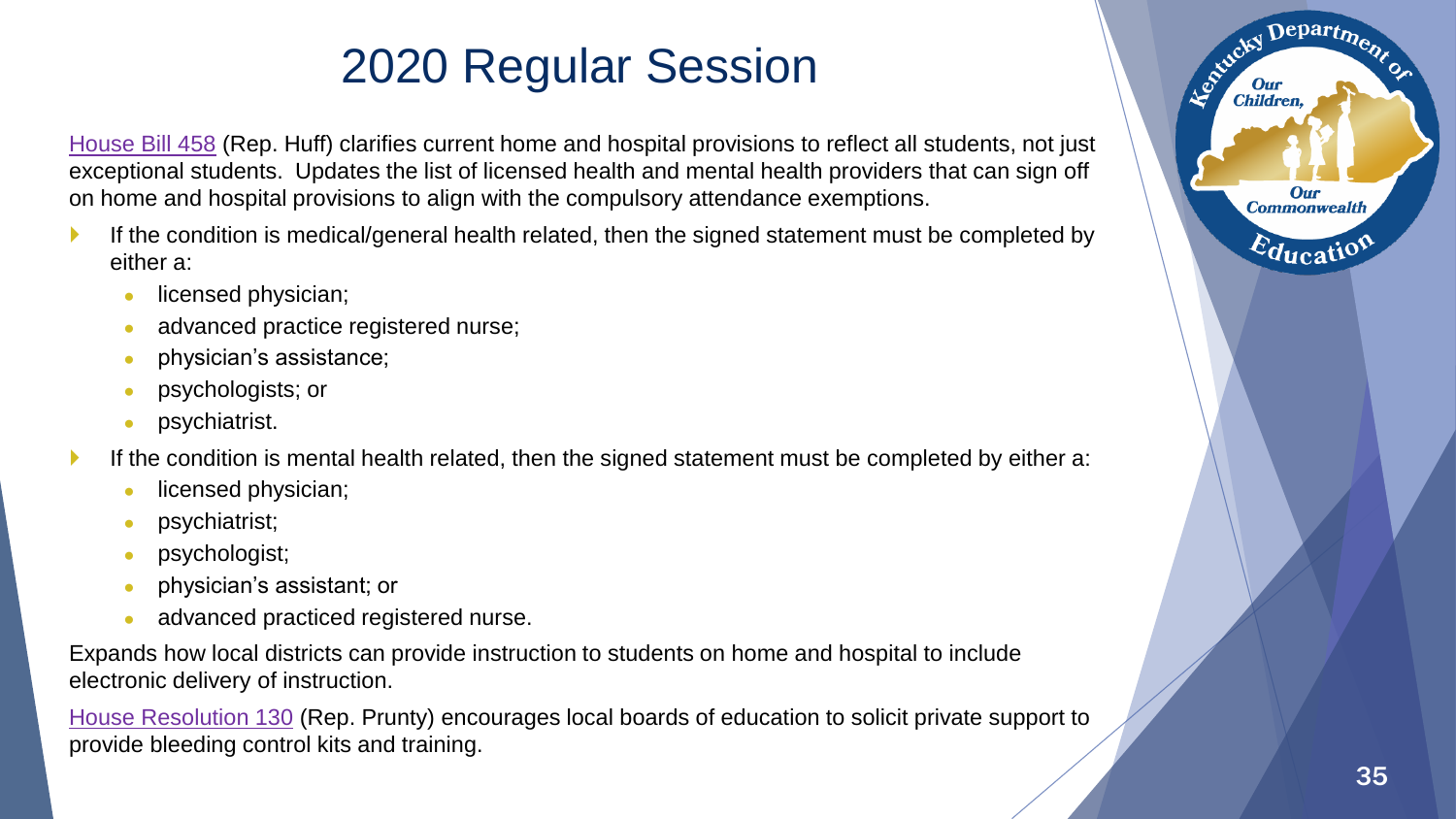Presidential Executive Orders and Legislation from the 116<sup>th</sup> Congress 2019-2020, 2d Session

Federal Action Related to COVID and Elementary and Secondary Education

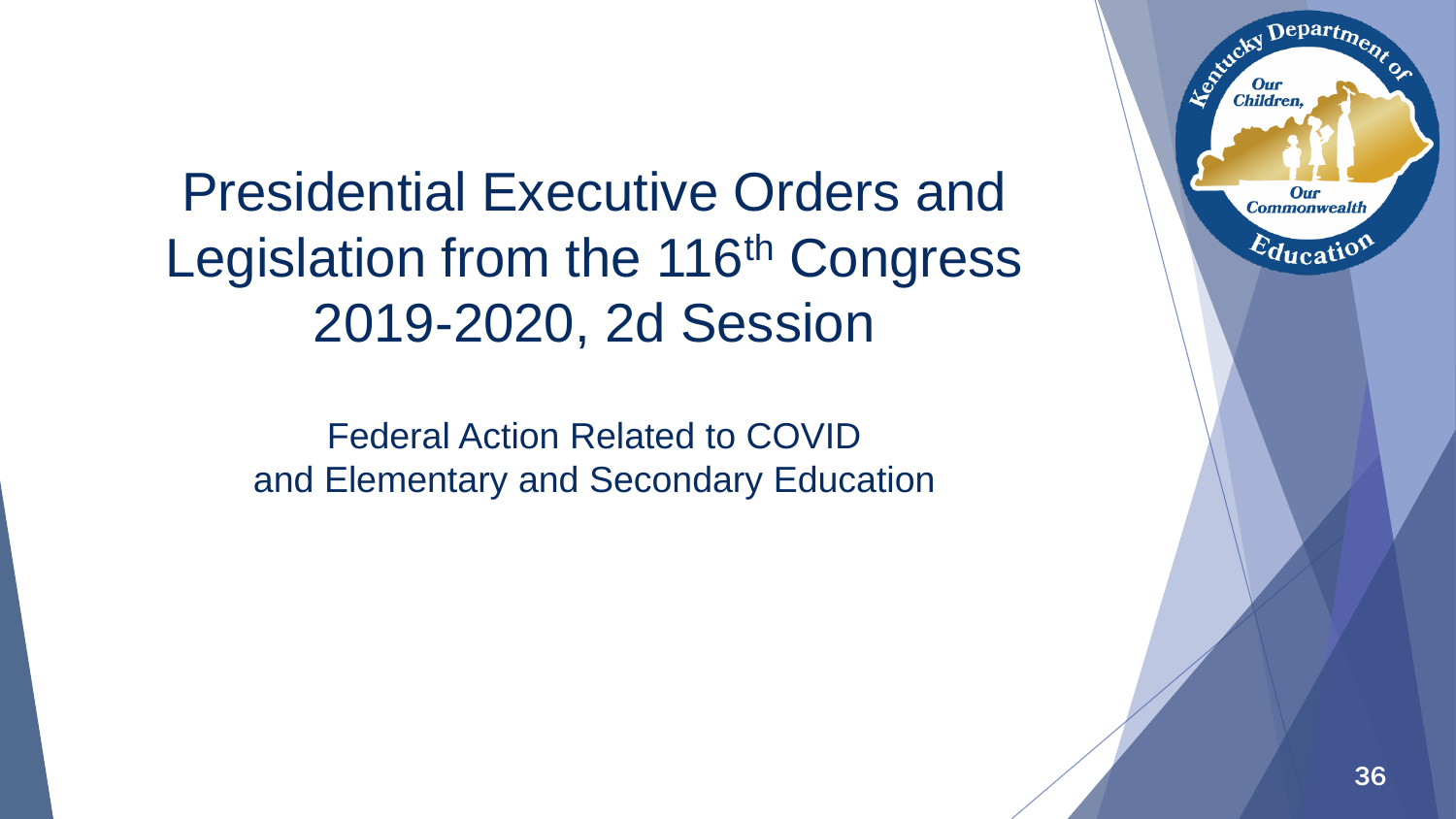### Presidential Proclamations

[Suspension of Entry as Nonimmigrants of Certain Students and Researchers From the People's Republic of China](https://www.federalregister.gov/documents/2020/06/04/2020-12217/suspension-of-entry-as-nonimmigrants-of-certain-students-and-researchers-from-the-peoples-republic) Proclamation 10043, Signed May 29, 2020

[Amendment to Proclamation of May 24, 2020, Suspending Entry as Immigrants and Nonimmigrants of Certain Additional](https://www.federalregister.gov/documents/2020/05/28/2020-11670/amendment-to-proclamation-of-may-24-2020-suspending-entry-as-immigrants-and-nonimmigrants-of-certain)  Persons Who Pose a Risk of Transmitting 2019 Novel Coronavirus Proclamation 10042, Signed May 25, 2020

[Suspension of Entry as Immigrants and Nonimmigrants of Certain Additional Persons Who Pose a Risk of Transmitting 2019](https://www.federalregister.gov/documents/2020/05/28/2020-11616/suspension-of-entry-as-immigrants-and-nonimmigrants-of-certain-additional-persons-who-pose-a-risk-of)  Novel Coronavirus Proclamation 10041, Signed May 24, 2020

[Honoring the Victims of the Novel Coronavirus Pandemic](https://www.federalregister.gov/documents/2020/05/27/2020-11539/honoring-the-victims-of-the-novel-coronavirus-pandemic) Proclamation 10039, Signed May 21, 2020

[Suspension of Entry as Immigrants and Nonimmigrants of Certain Additional Persons Who Pose a Risk of Transmitting 2019](https://www.federalregister.gov/documents/2020/03/18/2020-05797/suspension-of-entry-as-immigrants-and-nonimmigrants-of-certain-additional-persons-who-pose-a-risk-of)  Novel Coronavirus Proclamation 10014, Signed April 22, 2020

[Suspension of Entry as Immigrants and Nonimmigrants of Certain Additional Persons Who Pose a Risk of Transmitting 2019](https://www.federalregister.gov/documents/2020/03/18/2020-05797/suspension-of-entry-as-immigrants-and-nonimmigrants-of-certain-additional-persons-who-pose-a-risk-of)  Novel Coronavirus Proclamation 9996, Signed March 14, 2020

[Declaring a National Emergency Concerning the Novel Coronavirus Disease \(COVID-19\) Outbreak](https://www.federalregister.gov/documents/2020/03/18/2020-05794/declaring-a-national-emergency-concerning-the-novel-coronavirus-disease-covid-19-outbreak) Proclamation 9994, Signed March 13, 2020

[Suspension of Entry as Immigrants and Nonimmigrants of Certain Additional Persons Who Pose a Risk of Transmitting 2019](https://www.federalregister.gov/documents/2020/03/18/2020-05797/suspension-of-entry-as-immigrants-and-nonimmigrants-of-certain-additional-persons-who-pose-a-risk-of)  Novel Coronavirus Proclamation 9993, Signed March 11, 2020

[Suspension of Entry as Immigrants and Nonimmigrants of Certain Additional Persons Who Pose a Risk of Transmitting 2019](https://www.federalregister.gov/documents/2020/03/18/2020-05797/suspension-of-entry-as-immigrants-and-nonimmigrants-of-certain-additional-persons-who-pose-a-risk-of)  Novel Coronavirus Proclamation 9992, Signed February 29, 2020

Suspension of Entry as Immigrants and Nonimmigrants of Certain Additional Persons Who Pose a Risk of Transmitting 2019 Novel Coronavirus Proclamation 9984, Signed January 31, 2020 37



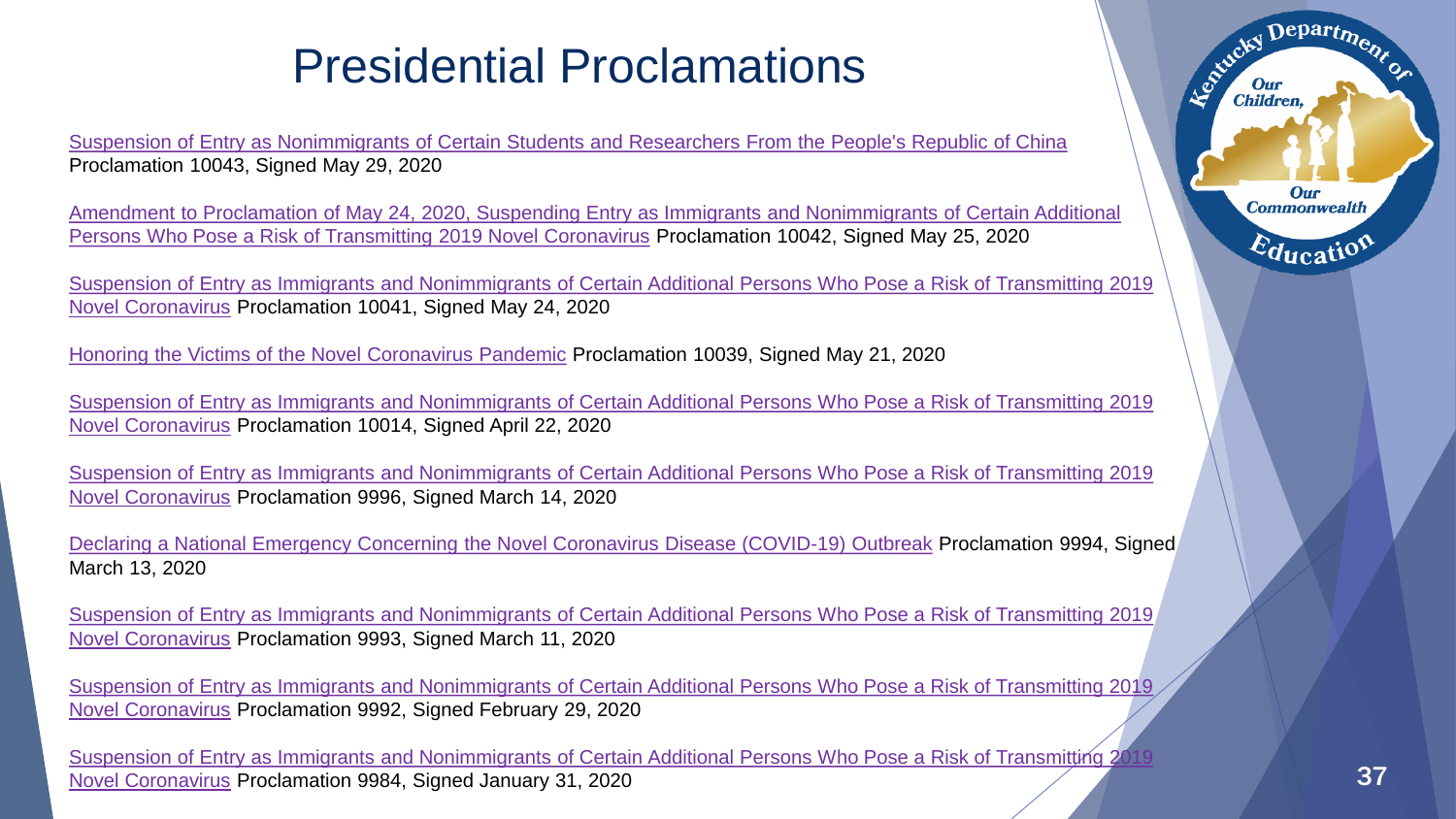### Presidential Executive Orders

[Regulatory Relief To Support Economic Recovery](https://www.federalregister.gov/documents/2020/05/22/2020-11301/regulatory-relief-to-support-economic-recovery) Executive Order (EO) 13924, May 19, 2020

[Delegating Authority Under the Defense Production Act to the Chief Executive Officer of the United States](https://www.federalregister.gov/documents/2020/05/19/2020-10953/delegating-authority-under-the-defense-production-act-to-the-chief-executive-officer-of-the-united)  International Development Finance Corporation To Respond to the COVID-19 Outbreak Executive Order (EO) 13922, May 14, 2020

[Ordering the Selected Reserve of the Armed Forces to Active Duty](https://www.federalregister.gov/documents/2020/05/04/2020-09645/ordering-the-selected-reserve-of-the-armed-forces-to-active-duty) Executive Order (EO) 13919, Signed April 30, 2020

[Delegating Authority Under the Defense Production Act with Respect to Food Supply Chain Resources During the](https://www.federalregister.gov/documents/2020/05/01/2020-09536/delegating-authority-under-the-defense-production-act-with-respect-to-food-supply-chain-resources)  National Emergency Caused by the Outbreak of COVID- 19 Executive Order (EO) 13917, Signed April 28, 2020

[National Emergency Authority to Temporarily Extend Deadlines for Certain Estimated Payments](https://www.federalregister.gov/documents/2020/04/23/2020-08846/national-emergency-authority-to-temporarily-extend-deadlines-for-certain-estimated-payments) Executive Order (EO) 13916, Signed April 18, 2020

[National Emergency Authority to Order the Selected Reserve and Certain Members of the Individual Ready Reserve](https://www.federalregister.gov/documents/2020/04/01/2020-06985/national-emergency-authority-to-order-the-selected-reserve-and-certain-members-of-the-individual)  of the Armed Forces to Active Duty Executive Order (EO) 13912, Signed March 27, 2020

[Prioritizing Delegating Additional Authority Under the Defense Production Act With Respect to Health and Medical](https://www.federalregister.gov/documents/2020/04/01/2020-06969/delegating-additional-authority-under-the-defense-production-act-with-respect-to-health-and-medical) Resources To Respond to the Spread of COVID-19 Executive Order (EO) 13911, March 27, 2020

[Preventing Hoarding of Health and Medical Resources To Respond to the Spread of COVID-19](https://www.federalregister.gov/documents/2020/03/26/2020-06478/preventing-hoarding-of-health-and-medical-resources-to-respond-to-the-spread-of-covid-19) Executive Order (EO) 13910, March 23, 2020

[Prioritizing and Allocating Health and Medical Resources to Respond to the Spread of COVID-19](https://www.federalregister.gov/documents/2020/03/23/2020-06161/prioritizing-and-allocating-health-and-medical-resources-to-respond-to-the-spread-of-covid-19) Executive Order (EO) 13909, March 18, 2020

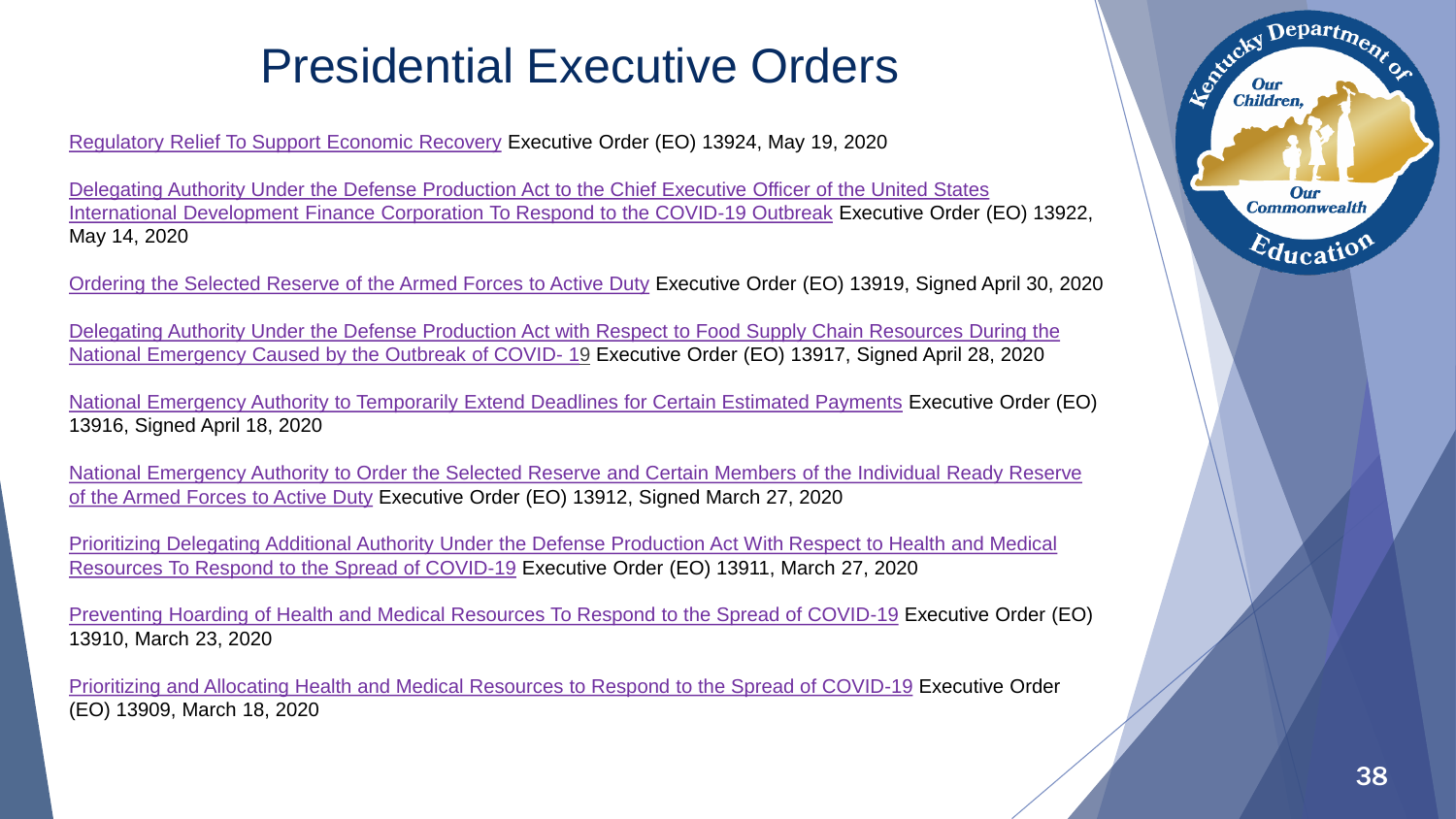[Coronavirus Preparedness and Response Supplemental Appropriations Act](https://www.congress.gov/bill/116th-congress/house-bill/6074/text)

H.R. 6074, Public Law No: 116-123 (March 6, 2020)

Provides \$8.3B in funding for federal agencies to respond to the coronavirus outbreak.

[Families First Coronavirus Response Act](https://www.congress.gov/bill/116th-congress/house-bill/6201/text)

H.R. 6201, Public Law 116-127 (March 18, 2020)

Provides \$3.471B in funding to provide extended fund services (including WIC, SNAP and the elderly); allows the Secretary of Agriculture to grant waivers to states to provide meals and meal supplements under the federal school breakfast and lunch programs; expands FMLA and paid sick leave coverage; expands access for free COVID testing; expanded unemployment insurance; and increased Medicaid match rate or states; and expanded payroll and individual tax credits for paid sick and paid FMLA.

### [Coronavirus Aid, Relief, and Economic Security Act \(CARES Act\)](https://www.congress.gov/bill/116th-congress/house-bill/748/text)

H.R. 748, Public Law 116-136 (March 27, 2020)

Provides \$1.76T (updated CBO estimate is down from \$2.2T) in emergency funding. This includes the Education Stabilization Fund (ESF) in emergency funding for elementary and secondary education and institutes of higher education.

### [Health and Economic Recovery Omnibus Emergency Solutions Act \(HEROES Act\)](https://www.congress.gov/bill/116th-congress/house-bill/6800/text)

H.R. 6800, Passed/agreed to in House: On passage Passed by the Yeas and Nays: 208 - 199 [\(Roll No. 109](http://clerk.house.gov/evs/2020/roll109.xml)).

The bill would provide \$3T emergency supplemental appropriations to federal agencies and provide payments and other assistance to state, local, tribal, and territorial governments.

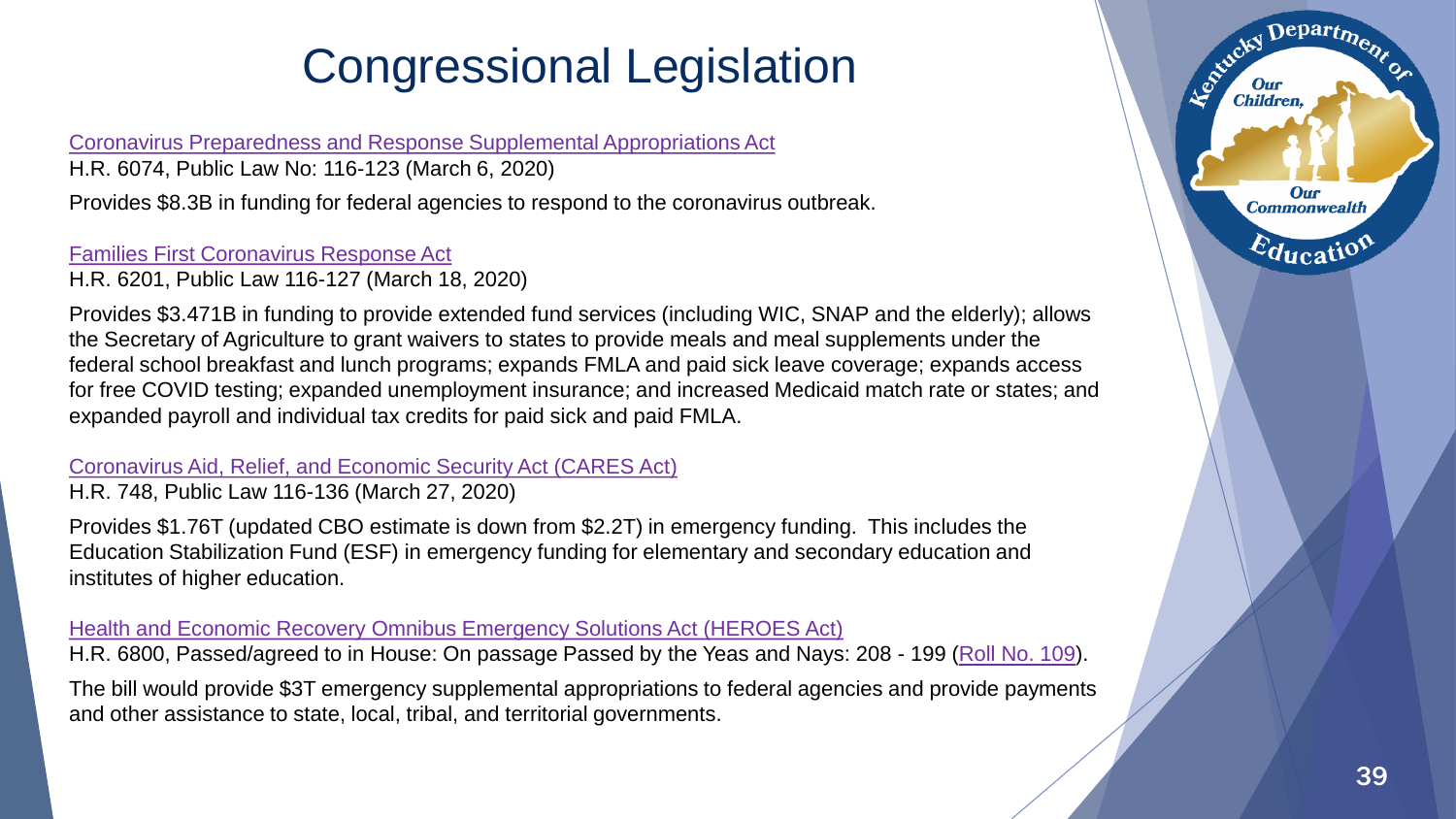### [Coronavirus Aid, Relief, and Economic Security Act \(CARES Act\)](https://www.congress.gov/bill/116th-congress/house-bill/748/text)

Includes \$30.75 billion in emergency education funding to Governors in each State, State educational agencies (SEAs) and institutions of higher education (IHEs).

Two main K-12 funding sources:

- *Elementary and Secondary School Emergency Relief Fund (ESSER)*
- *Governor's Emergency Education Relief Fund (GEER)*

[CARES Act Funding Matrix](https://education.ky.gov/districts/fin/Documents/Copy%20of%20CARES%20Act%20Funding%20Matrix%2005062020.xls)

[CARES Act Allocations 051520](https://education.ky.gov/districts/fin/Documents/CARES%20Act%20Allocations%20051520.xlsx)

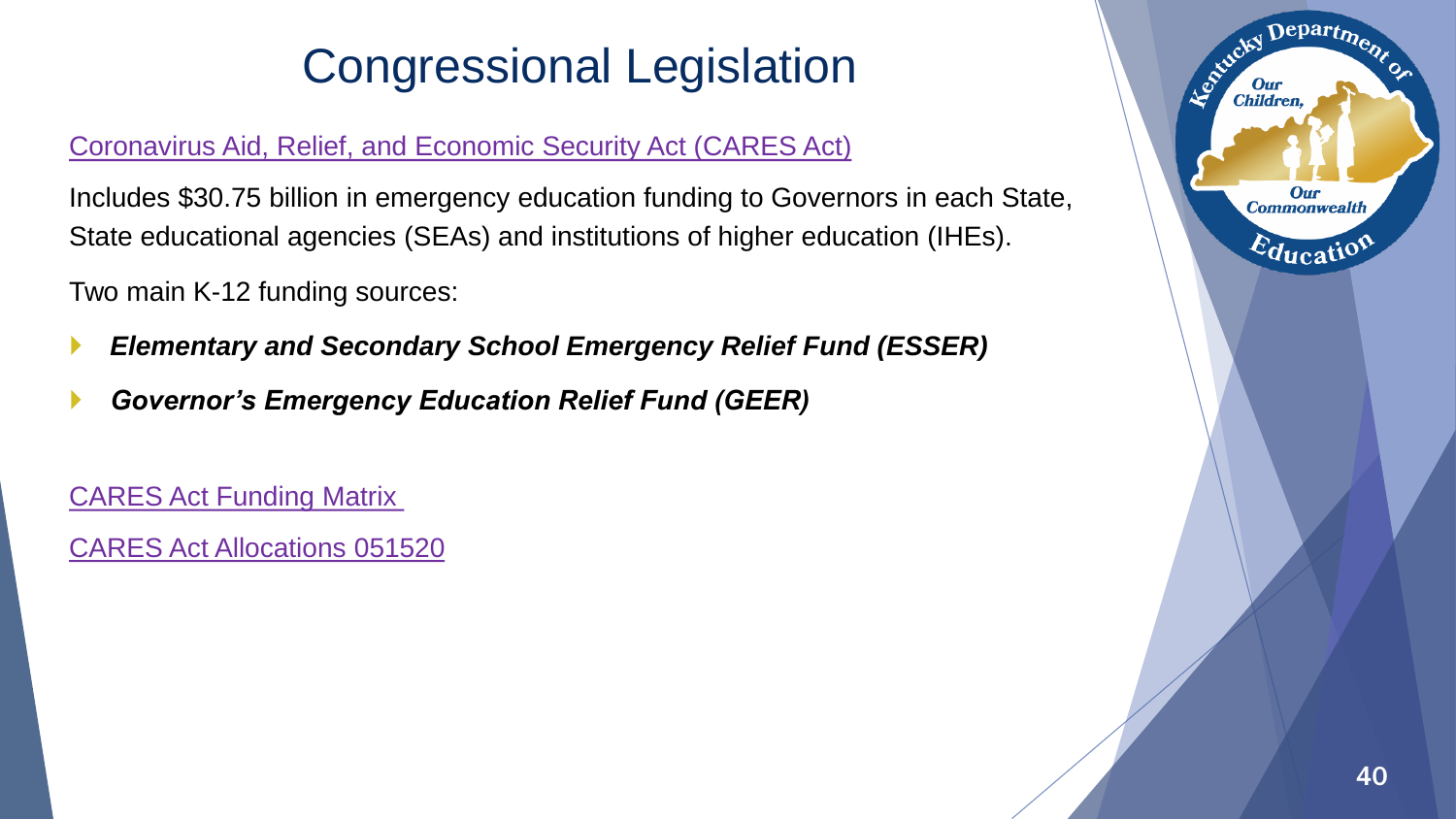### [Coronavirus Aid, Relief, and Economic Security Act \(CARES Act\)](https://www.congress.gov/bill/116th-congress/house-bill/748/text)

### *Elementary and Secondary School Emergency Relief Fund (ESSER)*

- \$13.2B administered through State Education Agencies (SEAs).
- \$193M to Kentucky.
- Distributed through the Title I-A formula.
- Funds flow from the United States Department of Education (ED) to SEAs, which then must allocate 90 percent of the funding to Local Education Agencies (LEAs).
- SEAs may use some funds for administration (0.5%) and the rest for emergency needs to respond to the coronavirus as determined by the SEA.
- LEAs may use funds for:
	- o Any activity authorized under ESEA, IDEA, Perkins, or McKinney-Vento; and
	- o Many other activities to help with the response to COVID-19 (including preparedness and response efforts, sanitation, professional development, distance learning, and others).

KDE Guidance - [Elementary and Secondary School Emergency Relief \(ESSER\) Fund](https://education.ky.gov/comm/Documents/ESSER%20Guidance%20MC_final_tkt.pdf)

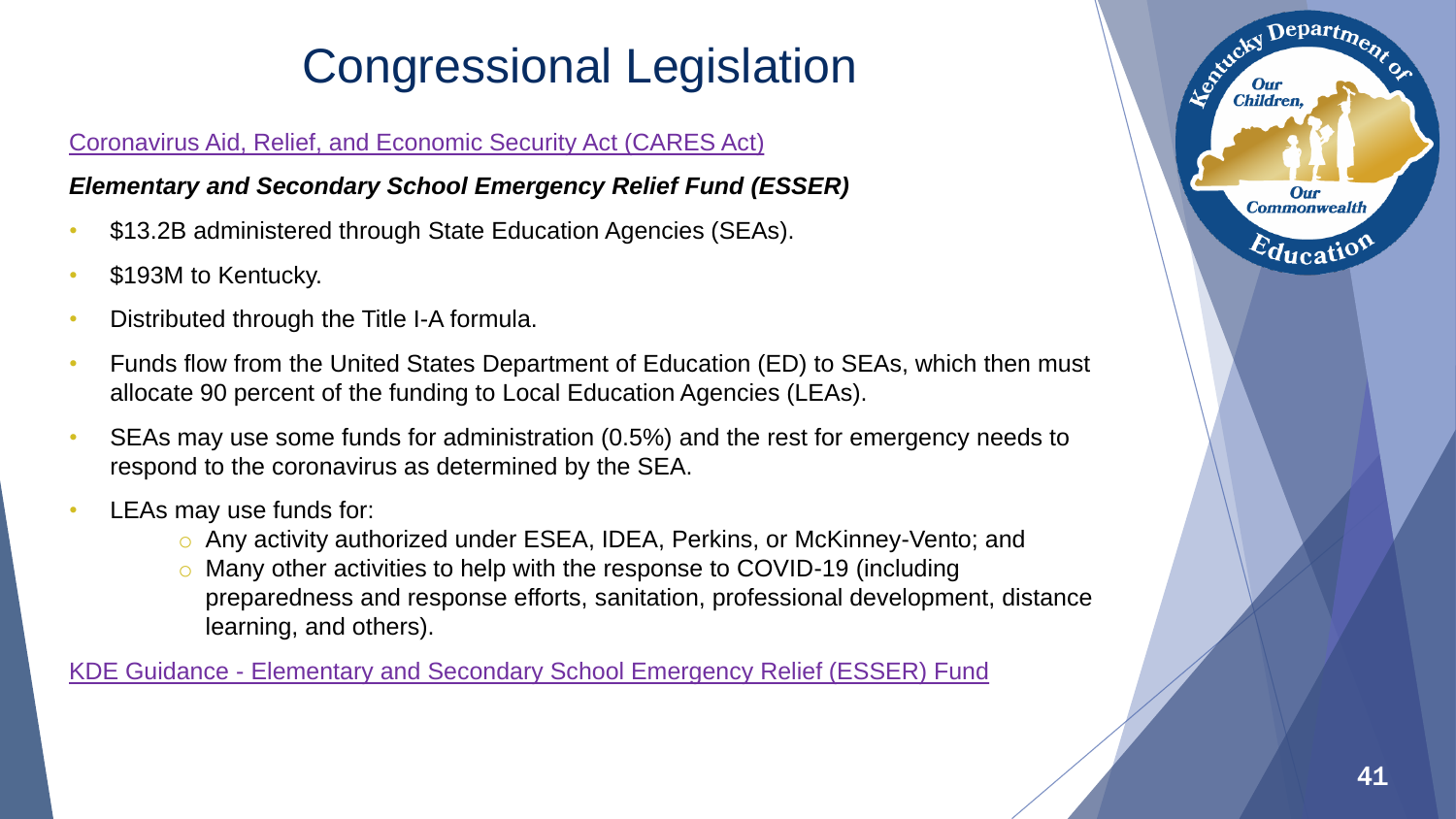### [Coronavirus Aid, Relief, and Economic Security Act \(CARES Act\)](https://www.congress.gov/bill/116th-congress/house-bill/748/text)

### *Governor's Emergency Education Relief Fund (GEER)*

- \$2.9B in funding administered by Governors.
- \$43.79M to Kentucky.
- \$30M of Kentucky's allocation is being directed by Governor Beshear to support elementary and secondary education.
- Funds can be used for:
	- o Emergency support to LEAs the SEA deems most significantly impacted by coronavirus;
	- o Emergency support to IHEs the Governor determines are most significantly impacted by coronavirus; and
	- o Support to any other IHE, LEA, or education related entity within the State that the Governor deems essential for carrying out educational services.

KDE Guidance - [Governor's Emergency Education Relief \(GEER\) Fund](https://education.ky.gov/districts/FinRept/Documents/GEER%20COVID%20Guidance%20Final%202%20mc051120.pdf)